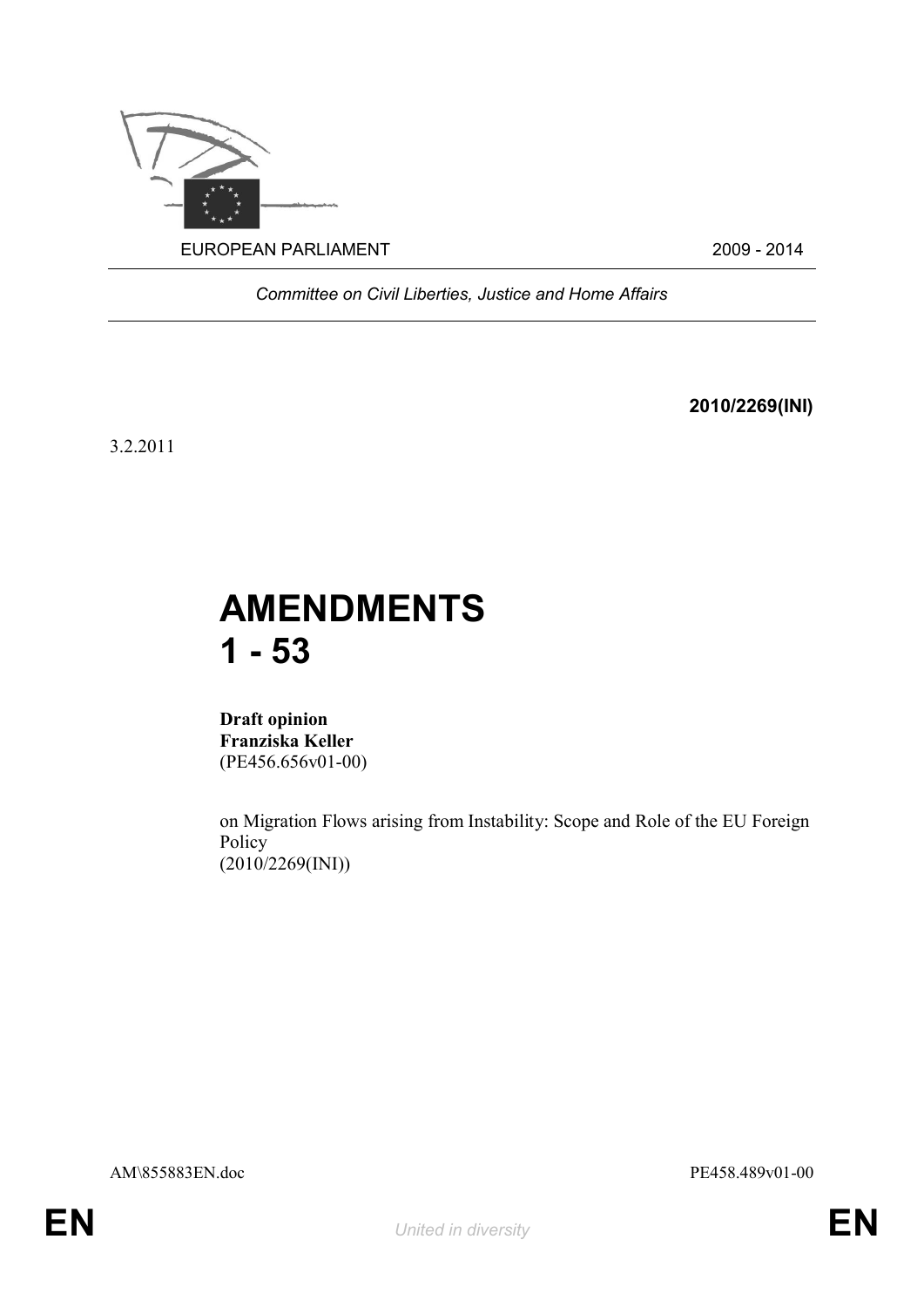AM\_Com\_NonLegOpinion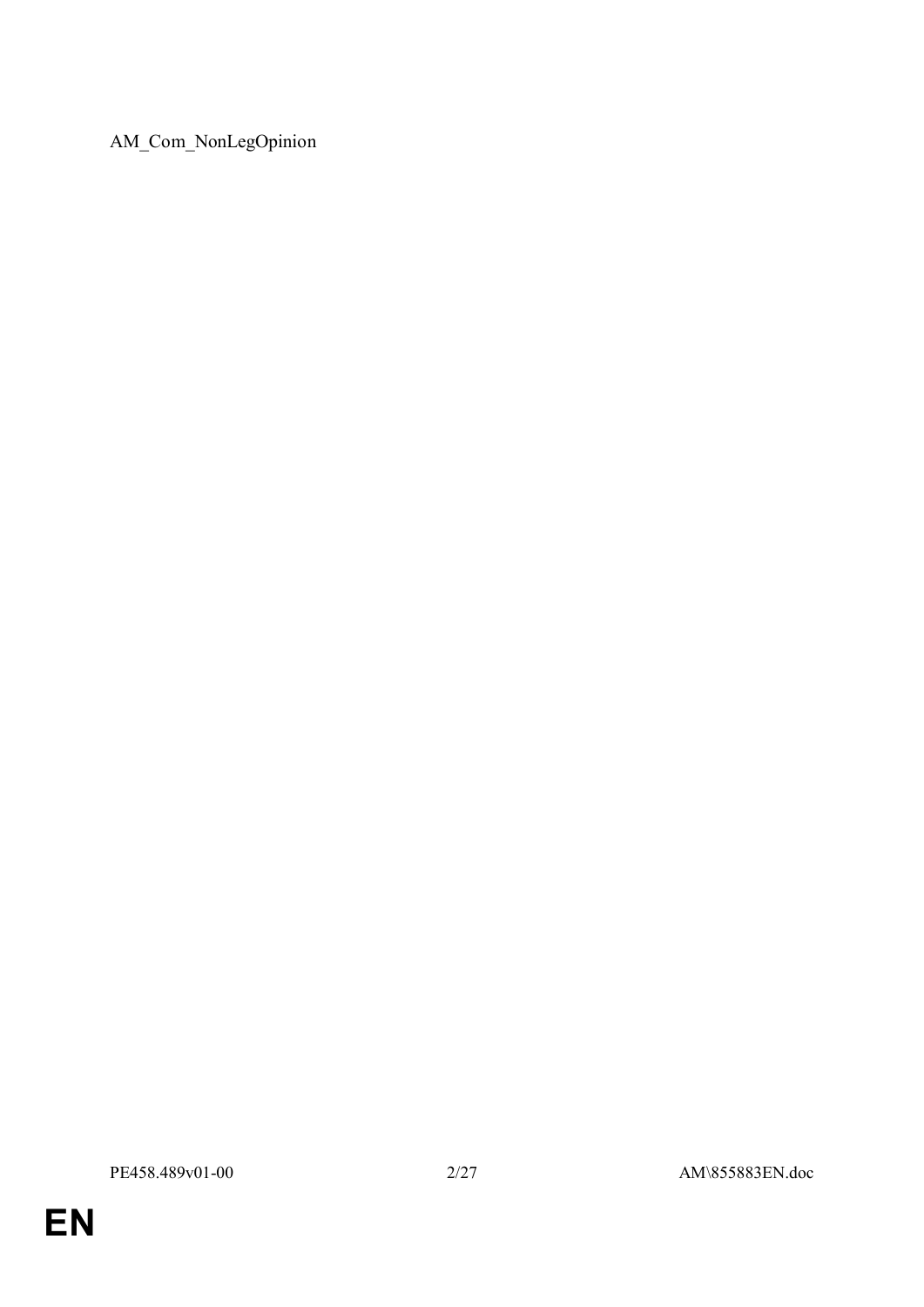**Amendment 1 Monika Hohlmeier, Tanja Fajon**

**Draft opinion Recital A**

### *Draft opinion Amendment*

A. whereas migration, as a worldwide phenomenon, has contributed to the exchange of ideas and therefore *also to the* cultural and economic enrichment of the European Union,

A. whereas migration, as a worldwide phenomenon, has contributed to the exchange of ideas *but has also entailed challenges of integration into the host societies* and therefore *has brought along both* cultural and economic enrichment of the European Union *and questions and issues of social inclusion and adaptation, whereas the EU needs substantial but controlled immigration to support ageing population and address other social and economic challenges*,

Or. en

### **Amendment 2 Kyriacos Triantaphyllides, Marie-Christine Vergiat**

## **Draft opinion Recital A**

### *Draft opinion Amendment*

A. whereas migration, as a worldwide phenomenon, has contributed to the exchange of ideas and therefore also to the cultural and economic enrichment of the European Union,

A. whereas migration, as a *longstanding*  worldwide phenomenon, has contributed to the exchange of ideas and therefore also to the cultural and economic enrichment of the European Union,

Or. fr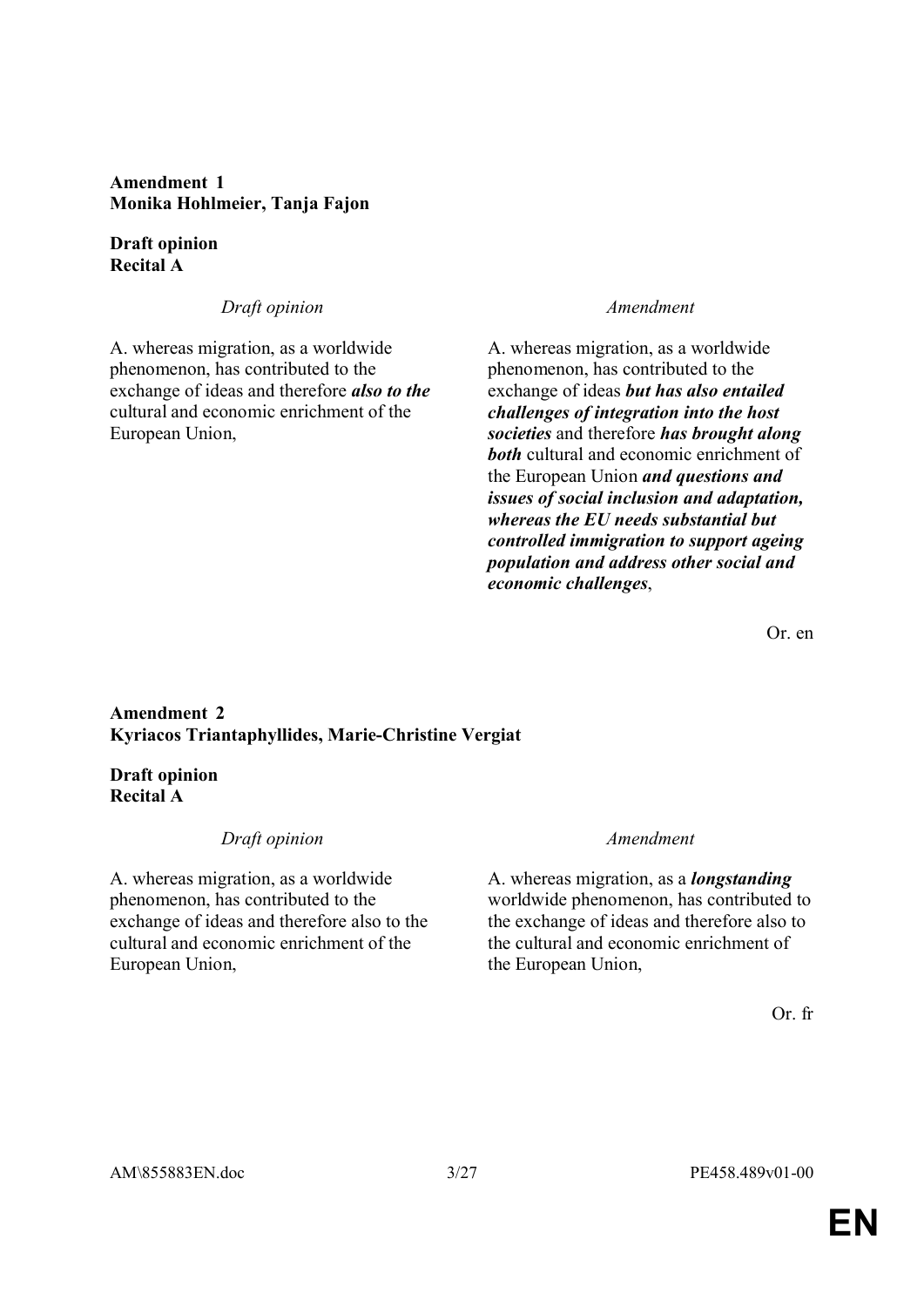### **Amendment 3 Antigoni Papadopoulou**

# **Draft opinion Recital B**

# *Draft opinion Amendment*

B. whereas migratory flows have changed their route in the past according to where most pressure was applied, but have never ceased, and whereas migration cannot be stopped**,** but it *can* be dealt with to avoid human suffering,

B. whereas migratory flows have changed their route in the past according to where most pressure was applied, but have never ceased, and whereas migration cannot be stopped, but it *is likely to transform over the next decades in scale and complexity and it must* be dealt with to avoid human suffering,

Or. en

**Amendment 4 Renate Sommer**

**Draft opinion Recital B**

*Draft opinion Amendment*

B. whereas migratory flows have changed their route in the past according to where most pressure was applied, but have never ceased, and whereas migration cannot be stopped, but it can be dealt with *to avoid human suffering*,

B. whereas migratory flows have changed their route in the past according to where most pressure was applied, but have never ceased, and whereas migration cannot be stopped, but it can be dealt with *so as to make it possible to control migratory movements*,

Or. de

# **Amendment 5 Kyriacos Triantaphyllides, Marie-Christine Vergiat**

**Draft opinion Recital B a (new)**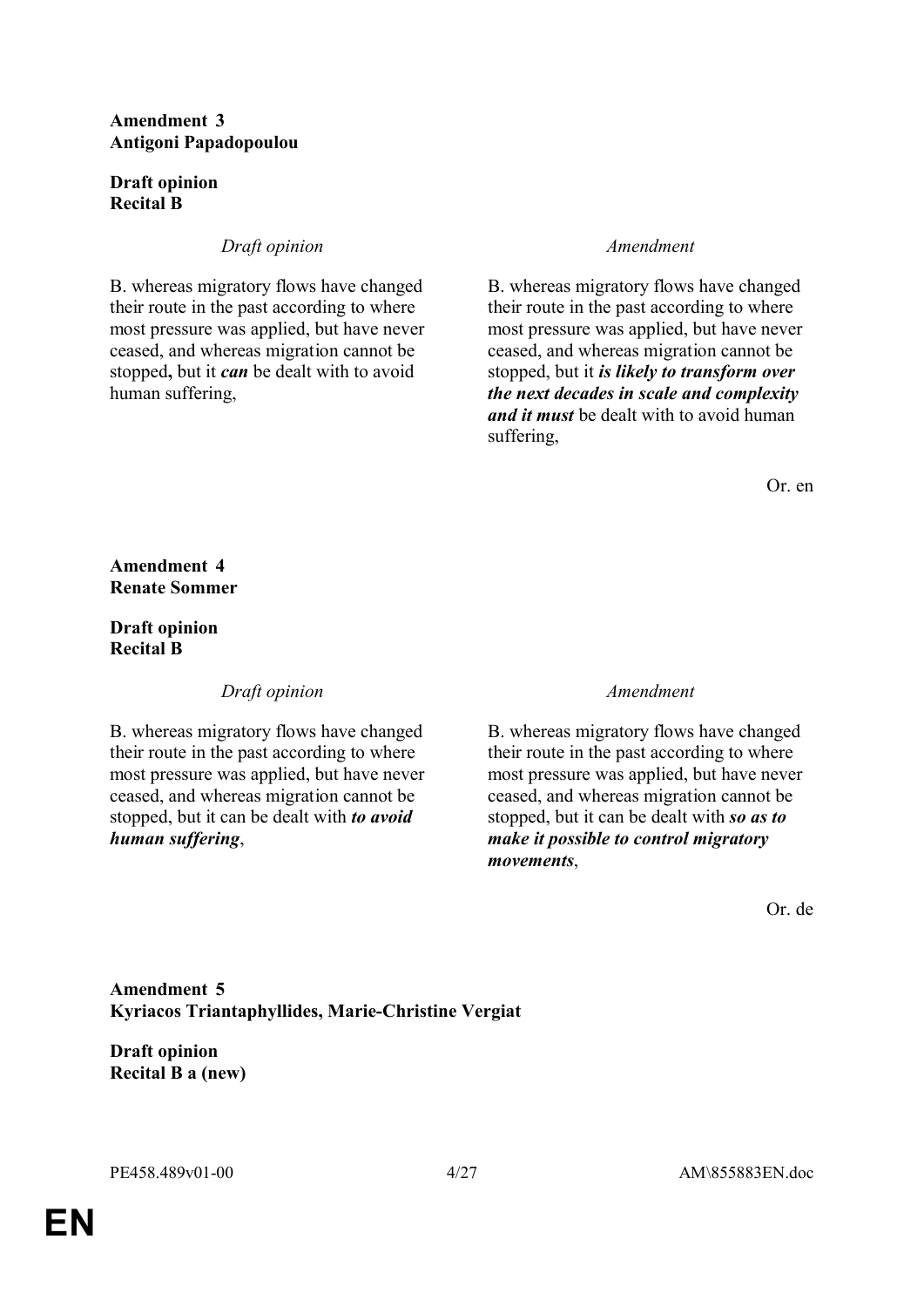### *Draft opinion Amendment*

*Ba. whereas freedom of movement is a fundamental right and whereas migration often arises from a desire on the part of migrants to take their existence in hand, build a better future and live in dignity; whereas therefore not only is it impossible to halt migration but nor should it be halted;*

Or. fr

### **Amendment 6 Kyriacos Triantaphyllides, Marie-Christine Vergiat**

**Draft opinion Recital C**

### *Draft opinion Amendment*

C. whereas migration has many reasons, such as *fleeing from* poverty, injustice, *war,* persecution, *lack of prospects and income,* changes in the environment, *social situations and unrest,* a desire for family unification and hope for a better future, and whereas very often those reasons are intertwined,

C. whereas migration has many reasons, *which have evolved and which multiply over time,* such as*, in particular,* poverty, *lack of prospects and income, social situations and unrest,* injustice, *assaults on and deprivation of liberties, conflicts between or within States,* persecution *on grounds of religious beliefs, ethnic origin or sexual orientation, discrimination and dispossession of cultural groups/minorities (confiscation of land, etc.),* changes in the environment, *particularly climate,* a desire for family unification and hope for a better future, and whereas very often those reasons are intertwined,

Or. fr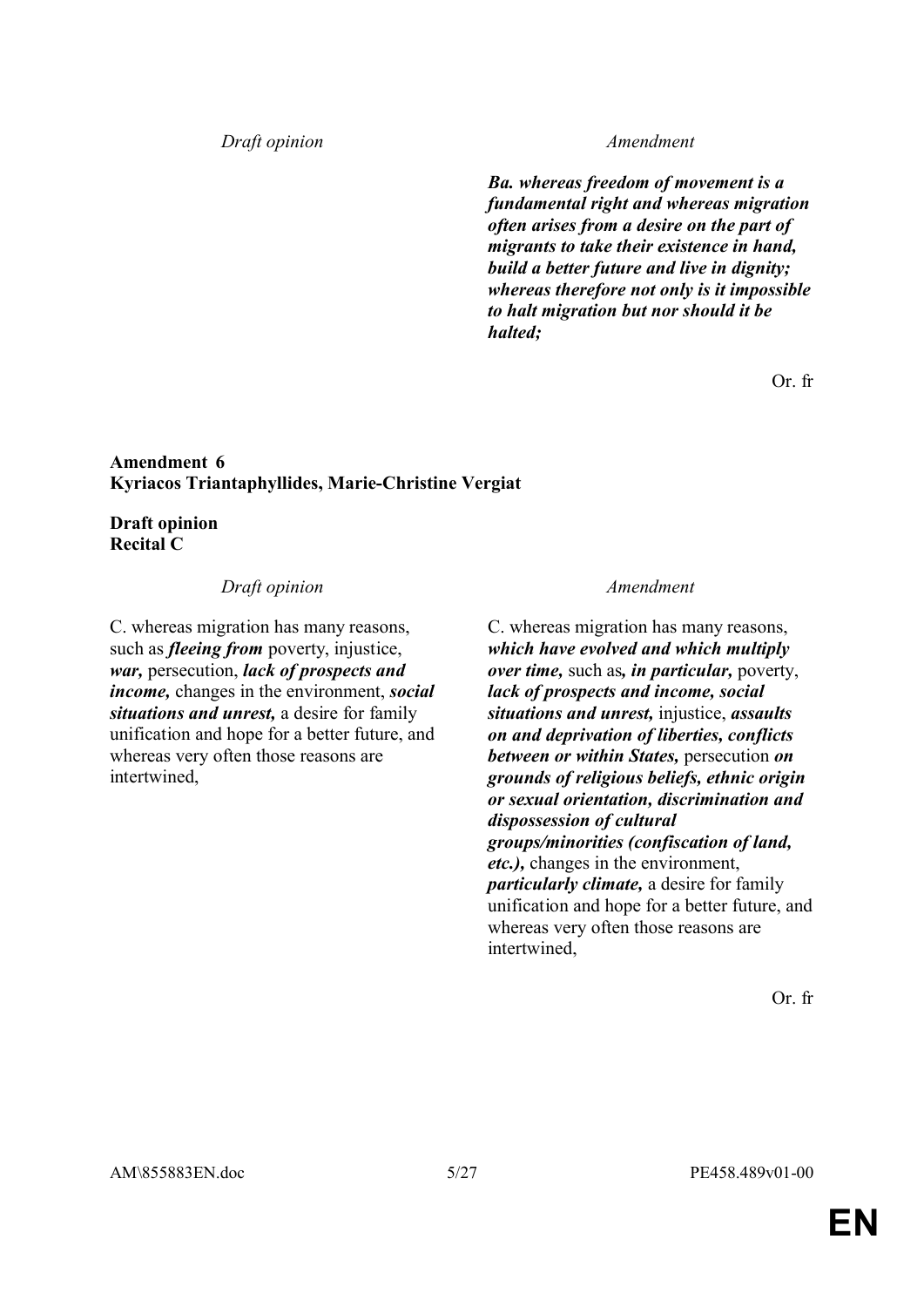### **Amendment 7 Renate Sommer**

### **Draft opinion Recital C**

# *Draft opinion Amendment*

C. whereas migration has many reasons, such as fleeing from poverty, *injustice, war,* persecution, *lack of prospects and income, changes in the environment, social situations and* unrest, a desire for family unification and hope for a better future, and whereas very often those reasons are *intertwined*,

C. whereas migration has many reasons, such as fleeing from poverty, *a lack of prospects, repression*, persecution, unrest, *war,* a desire for family unification and hope for a better future, and whereas very often those reasons are *linked*,

Or. de

**Amendment 8 Antigoni Papadopoulou**

**Draft opinion Recital C**

# *Draft opinion Amendment*

C. whereas migration has many reasons, such as fleeing from poverty, injustice, war, persecution, lack of prospects and income, changes in the environment, social situations and unrest, a desire for family unification and hope for a better future, and whereas very often those reasons are intertwined,

C. whereas migration has many reasons, such as fleeing from poverty, *economic recession,* injustice, war, persecution, lack of *jobs,* prospects and income, changes in the environment, *natural and man-made disasters, unstable* social situations and *political* unrest, a desire for family unification and hope for a better future, and whereas very often those reasons are intertwined,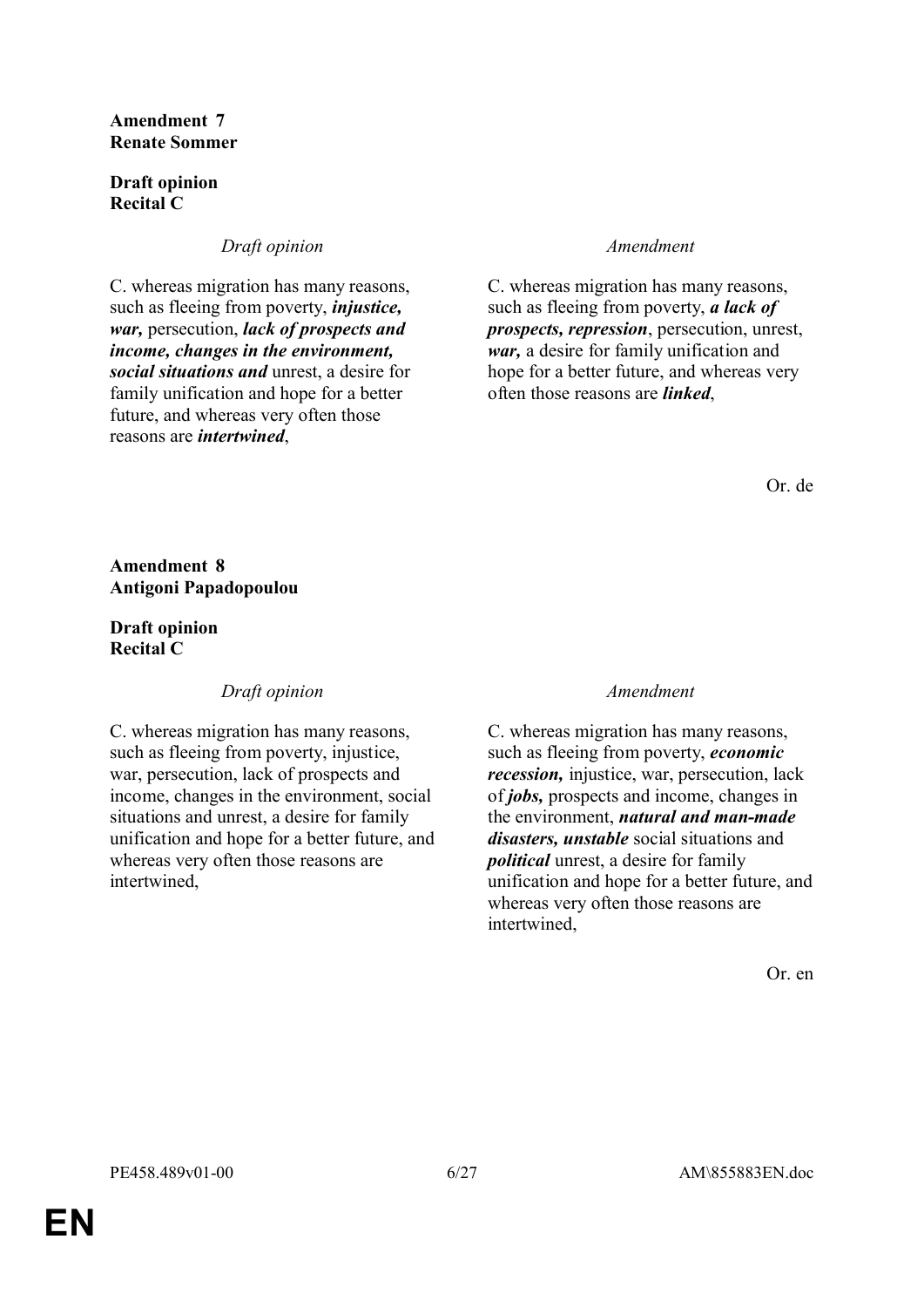### **Amendment 9 Marietta Giannakou, Georgios Papanikolaou**

**Draft opinion Recital C a (new)**

*Draft opinion Amendment*

*Ca. Whereas flows of immigrants which result from instability and assume the form of illegal immigration put more pressure on those Member States located geographically at the EU's external borders,* 

Or. el

**Amendment 10 Leonidas Donskis, Louis Michel**

**Draft opinion Recital C a (new)**

*Draft opinion Amendment*

*Ca. whereas in our times it is no longer possible to avoid thinking in depth about the problem of migration and whereas all countries are affected by population movements, whether as countries of origin or transit or as host countries,*

Or. fr

## **Amendment 11 Tanja Fajon**

**Draft opinion Recital D**

*Draft opinion Amendment*

D. whereas the primary goal of EU policy should be to address the reasons for migration and *find durable and* 

D. whereas the primary goal of EU policy should be to address the reasons for migration and *build a prosperous Europe* 

AM\855883EN.doc 7/27 PE458.489v01-00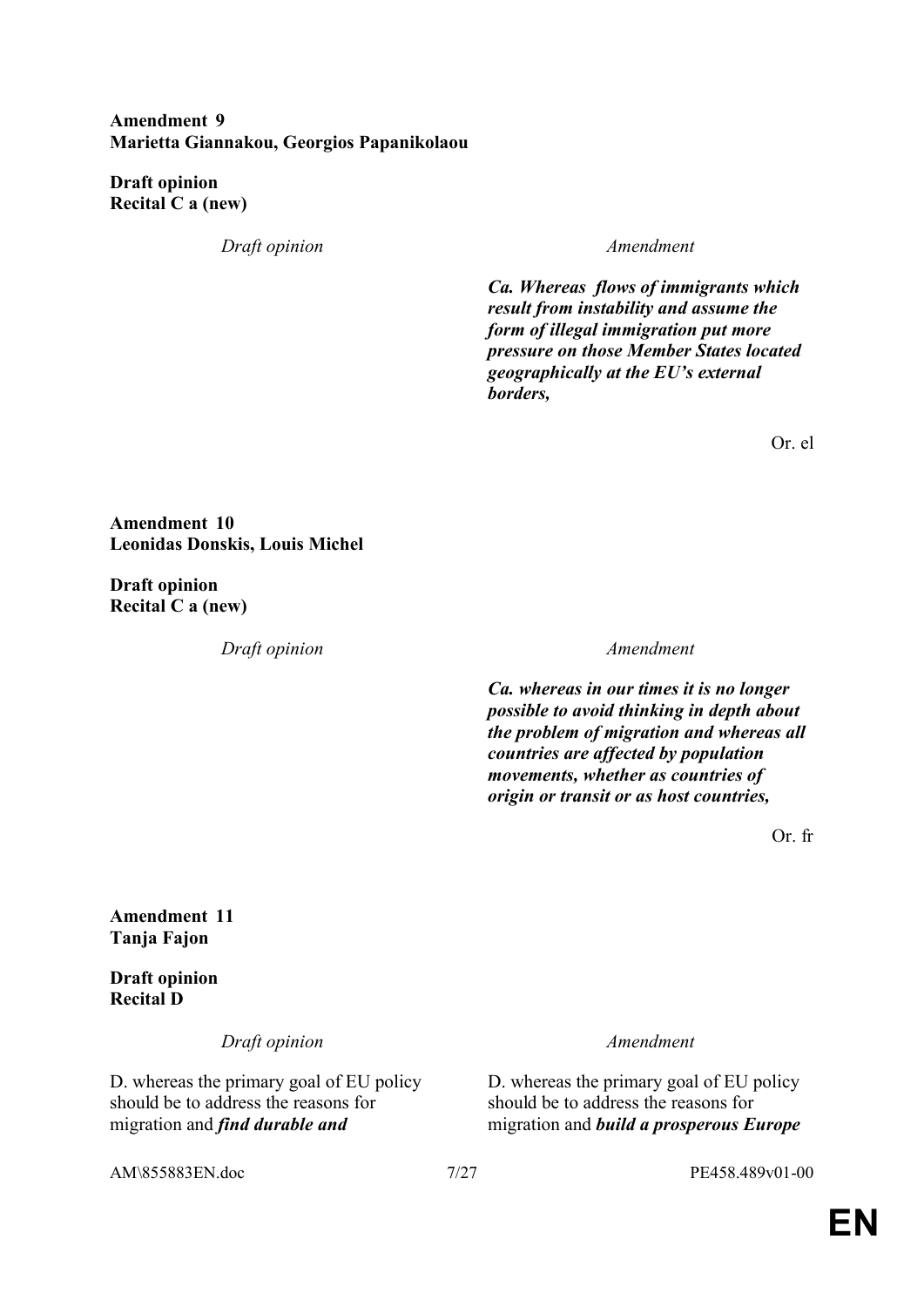*sustainable solutions to the challenges that arise from migration*,

*together with immigrants with full respect of fundamental rights and dignity for migrants and more effective immigration policy and integration*,

Or. en

## **Amendment 12 Antigoni Papadopoulou**

# **Draft opinion Recital D**

*Draft opinion Amendment*

D. whereas the primary goal of EU policy should be to address the reasons for migration and find durable and sustainable solutions to the challenges that arise from migration,

D. whereas the primary goal of EU policy should be to address the reasons for migration and find durable and sustainable solutions to the challenges that arise from migration *with full respect to universal values of human dignity, freedom, equality and solidarity, the Charter of Fundamental Rights and the European Convention of Human Rights*,

Or. en

# **Amendment 13 Kyriacos Triantaphyllides, Marie-Christine Vergiat**

# **Draft opinion Recital D**

*Draft opinion Amendment*

D. whereas the primary goal of EU policy should be to address the reasons for migration and find durable and sustainable solutions to the challenges that arise from migration,

D. whereas the primary goal of EU *migration* policy should be to address the reasons for migration and find durable and sustainable solutions to the challenges that arise from migration *in the countries of origin and transit and in the host Member States*,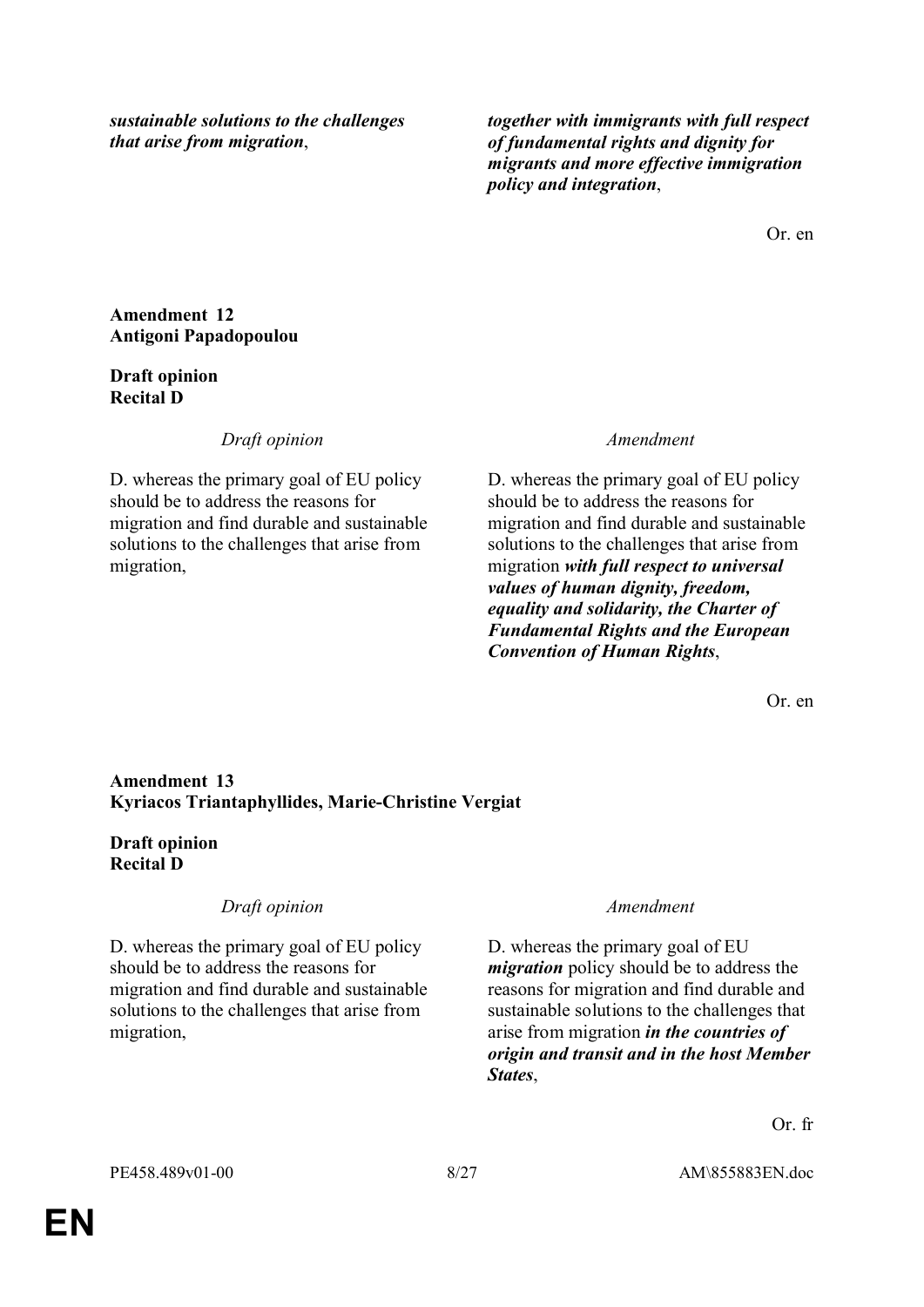**Amendment 14 Renate Sommer**

### **Draft opinion Recital D**

*Draft opinion Amendment*

D. whereas the primary goal of EU policy should be to address the reasons for migration and find durable and sustainable solutions to the challenges that arise from migration,

D. whereas the primary goal of EU policy should be to address the reasons for migration and find durable and sustainable solutions to the challenges that arise from migration, *such as organised smuggling of migrants,*

Or. de

**Amendment 15 Anna Maria Corazza Bildt**

**Draft opinion Recital D a (new)**

*Draft opinion Amendment*

*Da. whereas in the EU policies particular attention should be given to the most vulnerable migrants, in particular to unaccompanied minors,*

Or. en

**Amendment 16 Monika Hohlmeier**

**Draft opinion Recital E**

*Draft opinion Amendment*

*the borders of their countries or leave* 

*E. whereas most environmentally motivated migrants do not move beyond* 

*deleted*

AM\855883EN.doc 9/27 PE458.489v01-00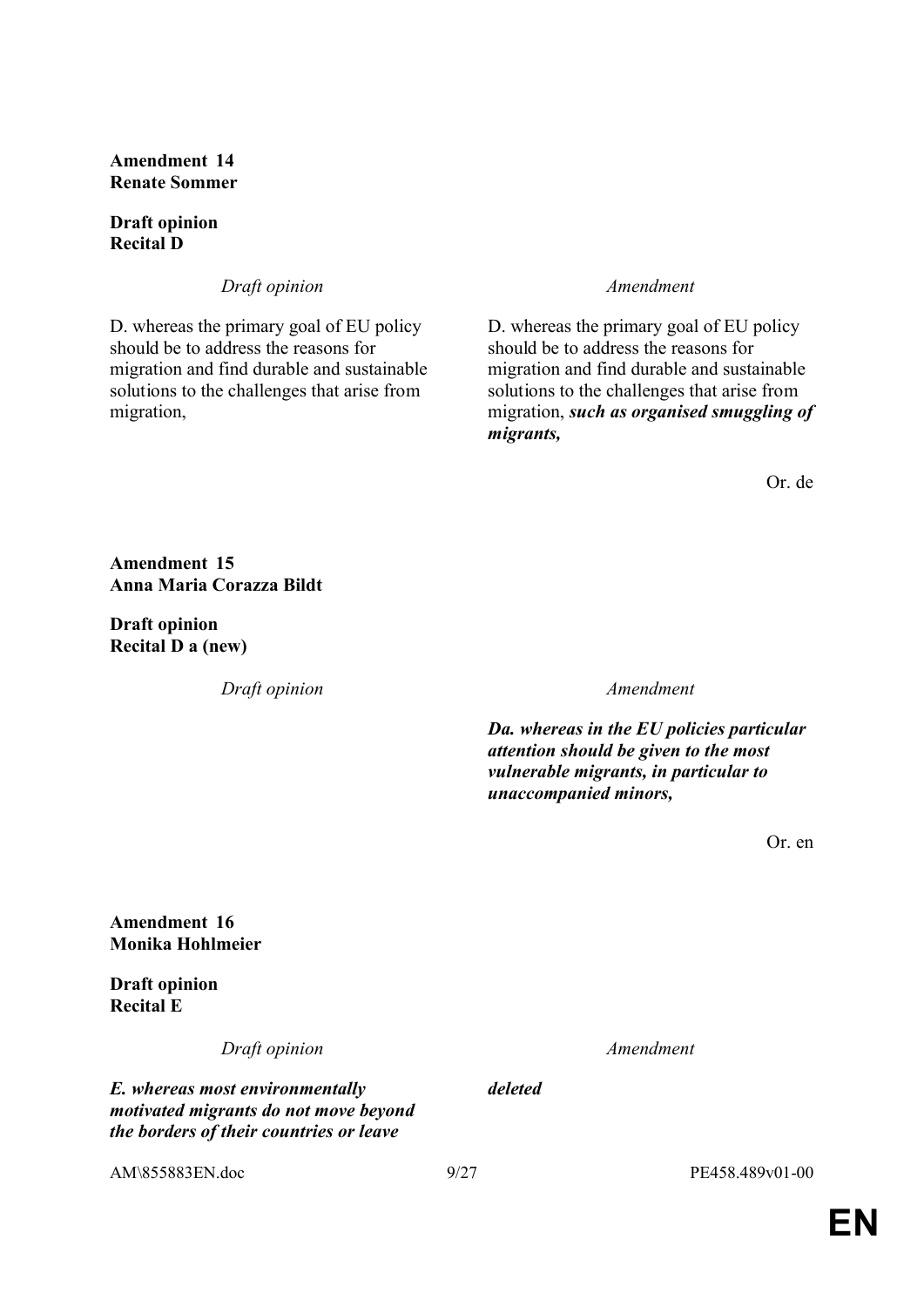*their regions and very few actually come to the EU in search of protection,*

Or. en

**Amendment 17 Tanja Fajon**

**Draft opinion Recital E**

*Draft opinion Amendment*

*deleted*

*E. whereas most environmentally motivated migrants do not move beyond the borders of their countries or leave their regions and very few actually come to the EU in search of protection,*

Or. en

**Amendment 18 Timothy Kirkhope**

**Draft opinion Recital E a (new)**

*Draft opinion Amendment*

*Ea. whereas it is recognised in law that refugees, asylum seekers, internally displaced people and migrants are different categories of people seeking to move from their country of origin,*

Or. en

**Amendment 19 Timothy Kirkhope**

**Draft opinion Recital E b (new)**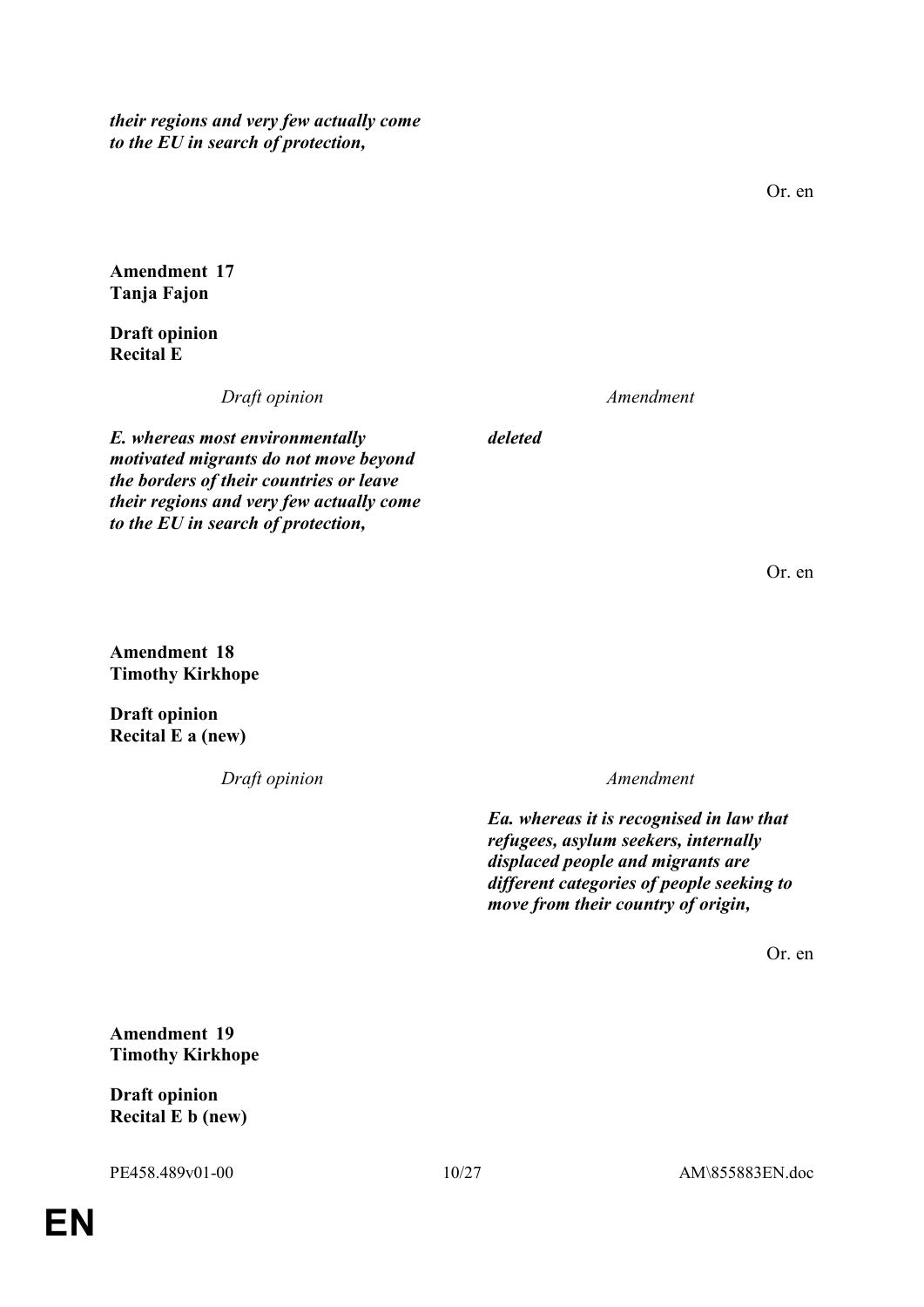*Draft opinion Amendment*

*Eb. whereas legal migration is a process which is optimum for the individual seeking to move from their country of origin and the receiving country,*

Or. en

**Amendment 20 Tanja Fajon**

**Draft opinion Recital E a (new)**

*Draft opinion Amendment*

*Ea. whereas climate migration due to the global warming might reach unprecedented levels in coming years and the consequences for human security efforts could be devastating unless aggressive measures are taken,*

Or. en

**Amendment 21 Franziska Keller**

**Draft opinion Recital E a (new)**

*Draft opinion Amendment*

*Ea. whereas migration will have to be used by more and more people as a way of adapting to climate change,*

Or. en

AM\855883EN.doc 11/27 PE458.489v01-00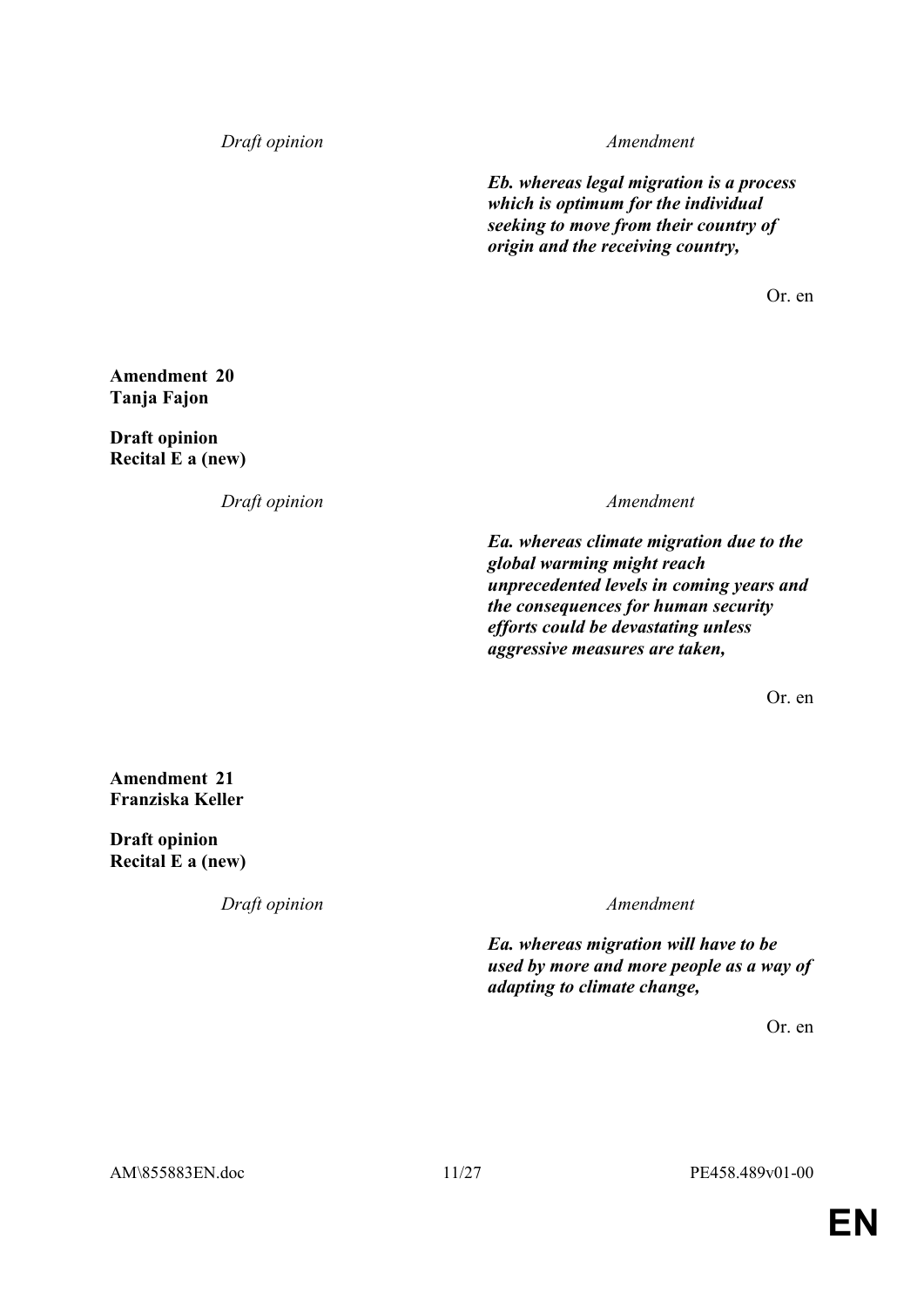# **Amendment 22 Monika Hohlmeier, Tanja Fajon**

**Draft opinion Paragraph 1**

*Draft opinion Amendment*

1. *Welcomes* the Commission's recent *efforts to find procedures* for legal migration for non-asylum seekers and urges it to develop further instruments *in this direction, taking into account that legal possibilities will also limit organised crime that makes a profit from the necessity for people to move*;

1. *Takes note of* the Commission's recent *proposals* for legal migration for nonasylum seekers and urges it to develop further instruments *to establish a common immigration policy, to manage economic migration with a view to promoting economic and social progress in receiving, transit and origin countries, to enhance social cohesion by improving the integration of migrants; emphasises the need for adequate information on possibilities for legal immigration to the EU, in order to prevent illegal migration, make better use of the EU schemes for legal immigration, clarify the actual perspectives and opportunities within the EU and dismantle false hopes given by traffickers; therefore urges the Commission to build up information centres on migration possibilities to the EU in third countries*;

Or. en

**Amendment 23 Renate Sommer**

**Draft opinion Paragraph 1**

*Draft opinion Amendment*

1. Welcomes the Commission's recent efforts to find procedures for legal migration for non-asylum seekers *and urges it to develop further instruments in this direction*, taking into account that legal possibilities *will* also limit organised

1. Welcomes the Commission's recent efforts to find procedures for legal migration for non-asylum seekers, taking into account that legal possibilities *must* also limit organised crime *associated with migration*;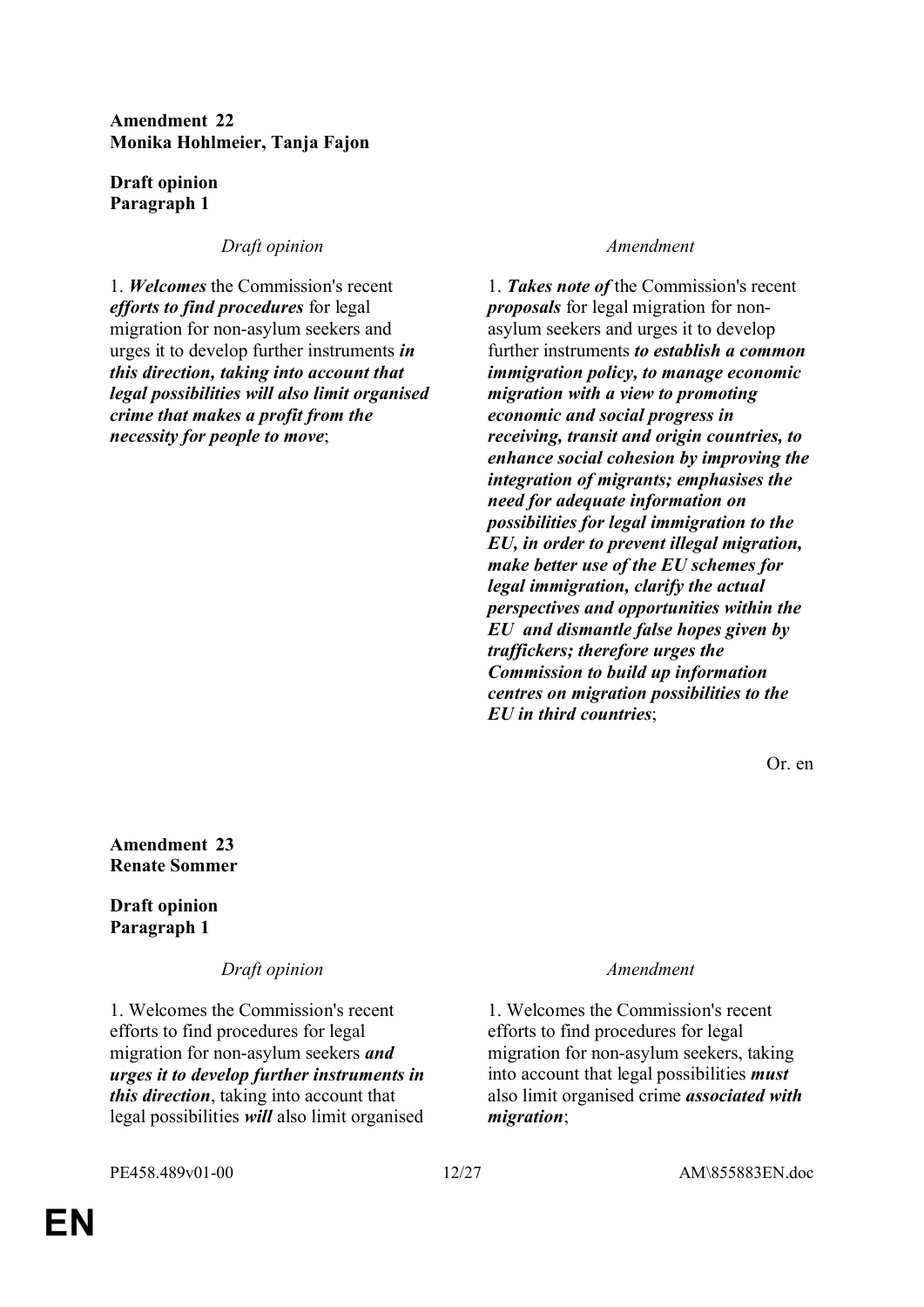crime *that makes a profit from the necessity for people to move*;

**Amendment 24 Leonidas Donskis**

### **Draft opinion Paragraph 1**

*Draft opinion Amendment*

1. Welcomes the Commission's recent efforts to find procedures for legal migration for non-asylum seekers *and urges it to develop further instruments in this direction*, taking into account that legal possibilities will also limit organised crime that makes a profit from the necessity for people to move;

1. Welcomes the Commission's recent efforts to find procedures for legal migration for non-asylum seekers, taking into account that legal possibilities will also limit organised crime that makes a profit from the necessity for people to move; *calls, however, for a balanced approach between promoting legal migration into the EU and ensuring that it has the capacity to receive and successfully integrate arriving migrants;*

Or. en

**Amendment 25 Carmen Romero López**

# **Draft opinion Paragraph 1**

*Draft opinion Amendment*

1. Welcomes the Commission's recent efforts to find procedures for legal migration for non-asylum seekers and urges it to develop further instruments in this direction, taking into account that legal possibilities will also limit organised crime that makes a profit from the necessity for people to move;

1. Welcomes the Commission's recent efforts to find procedures for legal migration for non-asylum seekers and urges it to develop further instruments in this direction, taking into account that legal possibilities will also limit organised crime that makes a profit from the necessity for people to move; *takes the view, however, that efforts to improve procedures for*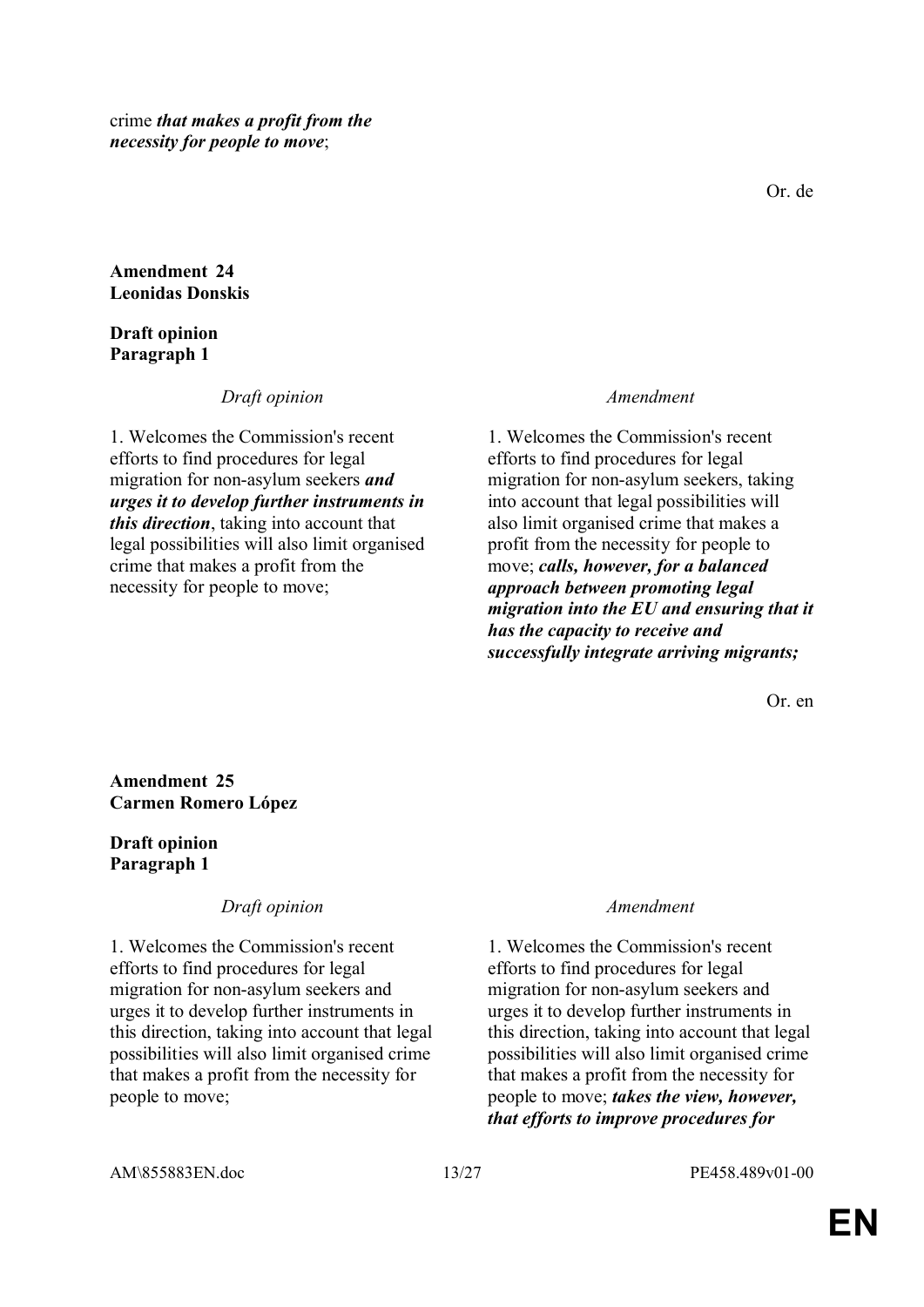*legal immigration should be made in such a way as to guarantee full equality of social and labour rights between migrant workers and workers from the country of destination;*

Or. es

### **Amendment 26 Antigoni Papadopoulou**

# **Draft opinion Paragraph 1**

*Draft opinion Amendment*

1. Welcomes the Commission's recent efforts to find procedures for legal migration for non-asylum seekers and urges it to develop further instruments in this direction, taking into account that legal possibilities will also limit organised crime that *makes* a profit from the necessity for people to move;

1. Welcomes the Commission's recent efforts to find procedures for legal migration for non-asylum seekers and urges it to develop further instruments in this direction, taking into account that legal possibilities will also limit organised crime *and human trafficking* that *make* a profit from the necessity for people to move; *calls on the Commission to foster protection measures for vulnerable groups and persons (mainly women and children), who often become victims of trafficking and sexual exploitation;*

Or. en

**Amendment 27 Monika Hohlmeier**

**Draft opinion Paragraph 1 a (new)**

*Draft opinion Amendment*

*1a. Underlines that organised crime fosters illegal migration and gains billions from human trafficking, exploits the particularly vulnerable persons,* 

PE458.489v01-00 14/27 AM\855883EN.doc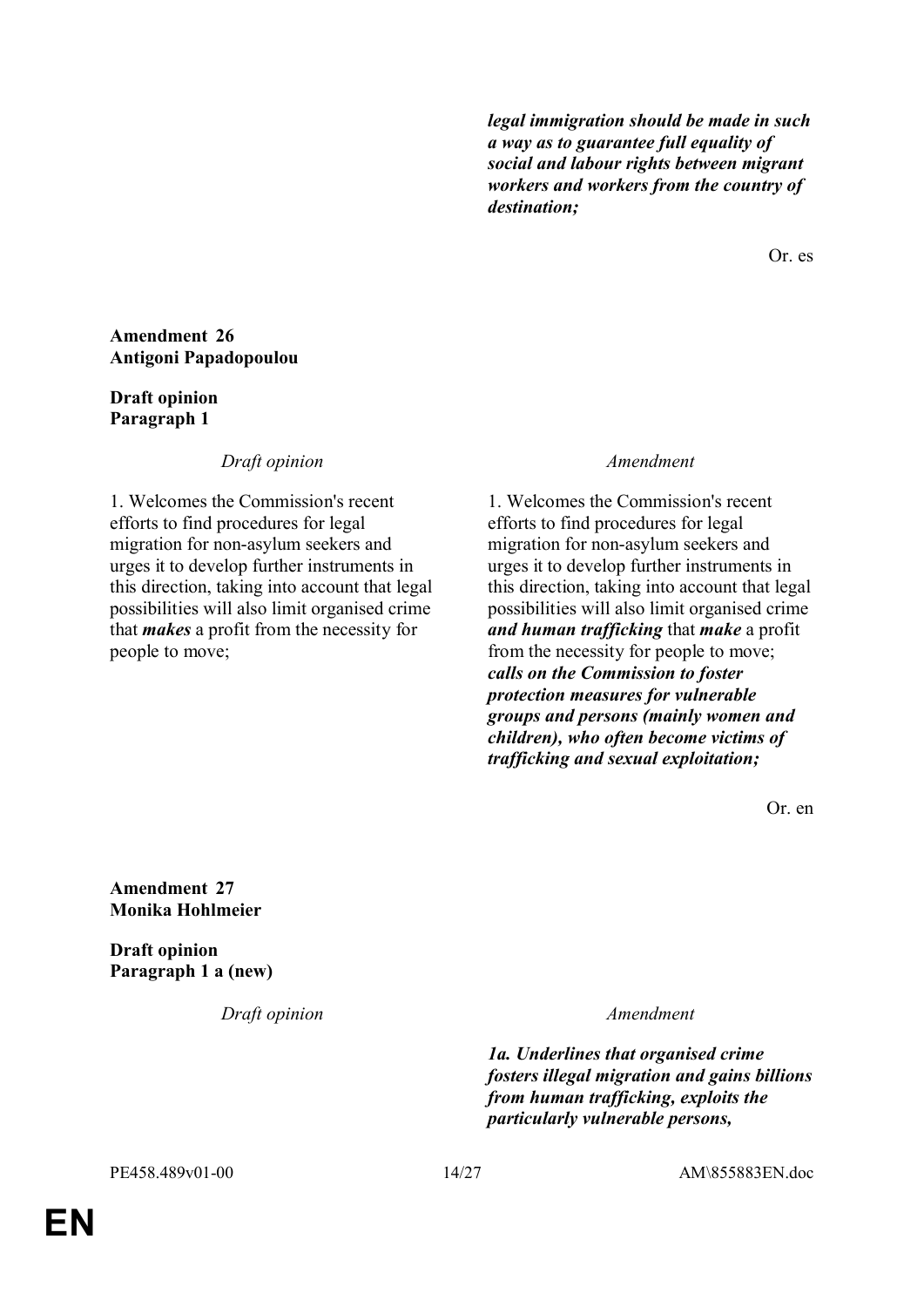*contributes to instability and should therefore be a main focus in the EU's fight against crime and illegal migration;*

Or. en

**Amendment 28 Monika Hohlmeier**

**Draft opinion Paragraph 1 b (new)**

*Draft opinion Amendment*

*1b. Considers that the exploitation of resources, the implied growth in brutal crime and corruption and the destruction of the environment to the detriment of the living conditions of the local population is a central cause for massive migration flows and instability;*

Or. en

**Amendment 29 Timothy Kirkhope**

**Draft opinion Paragraph 1 a (new)**

*Draft opinion Amendment*

*1a. Asks that Member States work collaboratively with non- EU countries to ensure that information relating to legal migration is readily available and that legal migration is positively advocated;*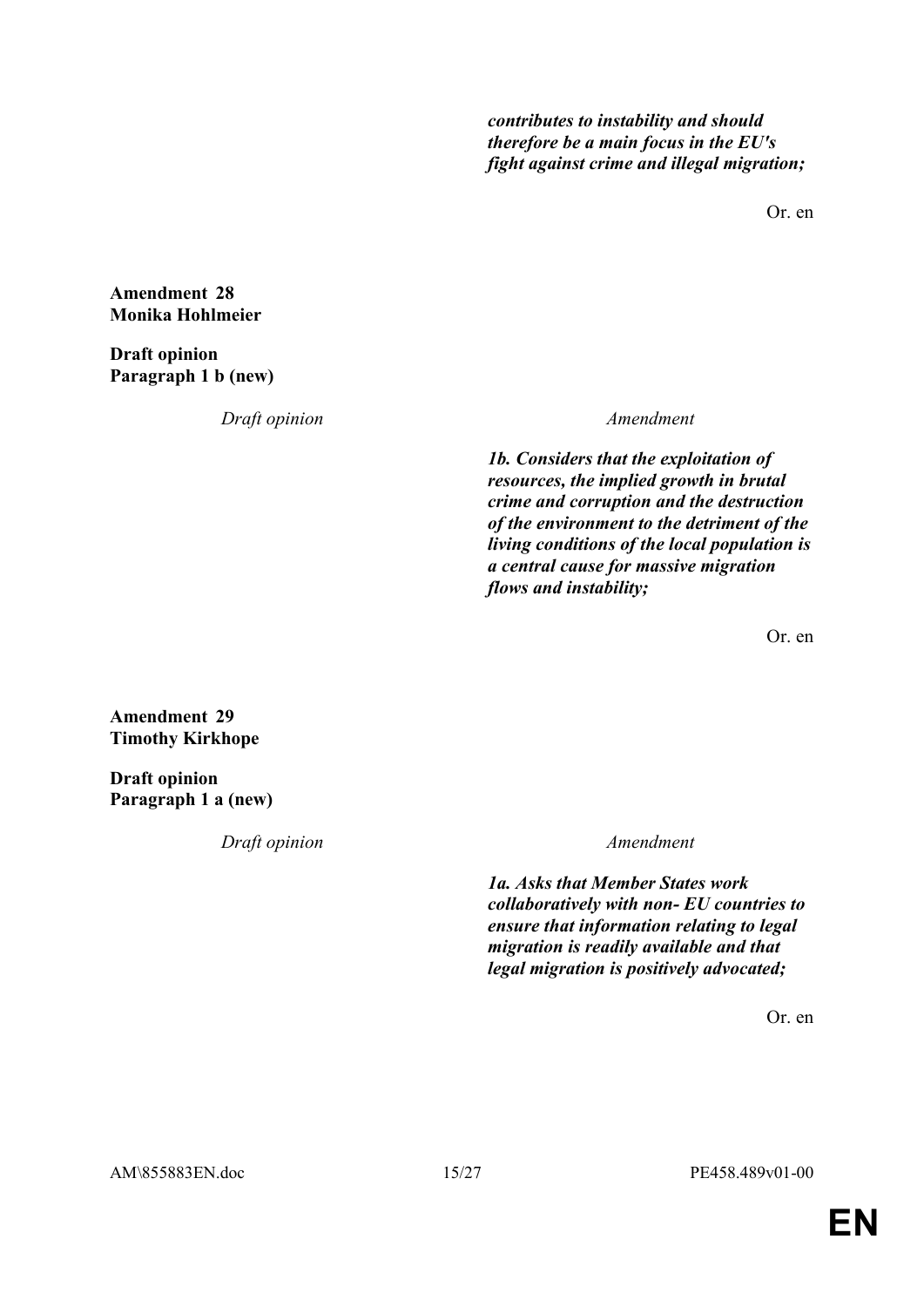**Amendment 30 Monika Hohlmeier**

**Draft opinion Paragraph 2**

*Draft opinion Amendment*

*deleted*

*2. Considers that there is a need for further research on climate-induced migration and asks the Commission to address the problem of environmental and climate change forced migration and to consider the possibility of allowing the migrants concerned to qualify for subsidiary protection on a temporary basis until longer-term solutions are found;*

Or. en

**Amendment 31 Tanja Fajon**

**Draft opinion Paragraph 2**

*Draft opinion Amendment*

2. Considers that there is *a* need for *further research on climate-induced migration and asks* the Commission to address the *problem of environmental and climate change forced migration* and *to* consider the possibility of allowing the migrants concerned to qualify for subsidiary protection on a temporary basis until longer-term solutions are found;

2. Considers that there is *an urgent* need for *better understand the dynamics of climate-related migration and displacement; asks* the Commission to address the *threats that climate-related migration poses to human security and wellbeing* and consider the possibility of allowing the climate migrants to qualify for subsidiary protection on a temporary basis until longer-term solutions are found;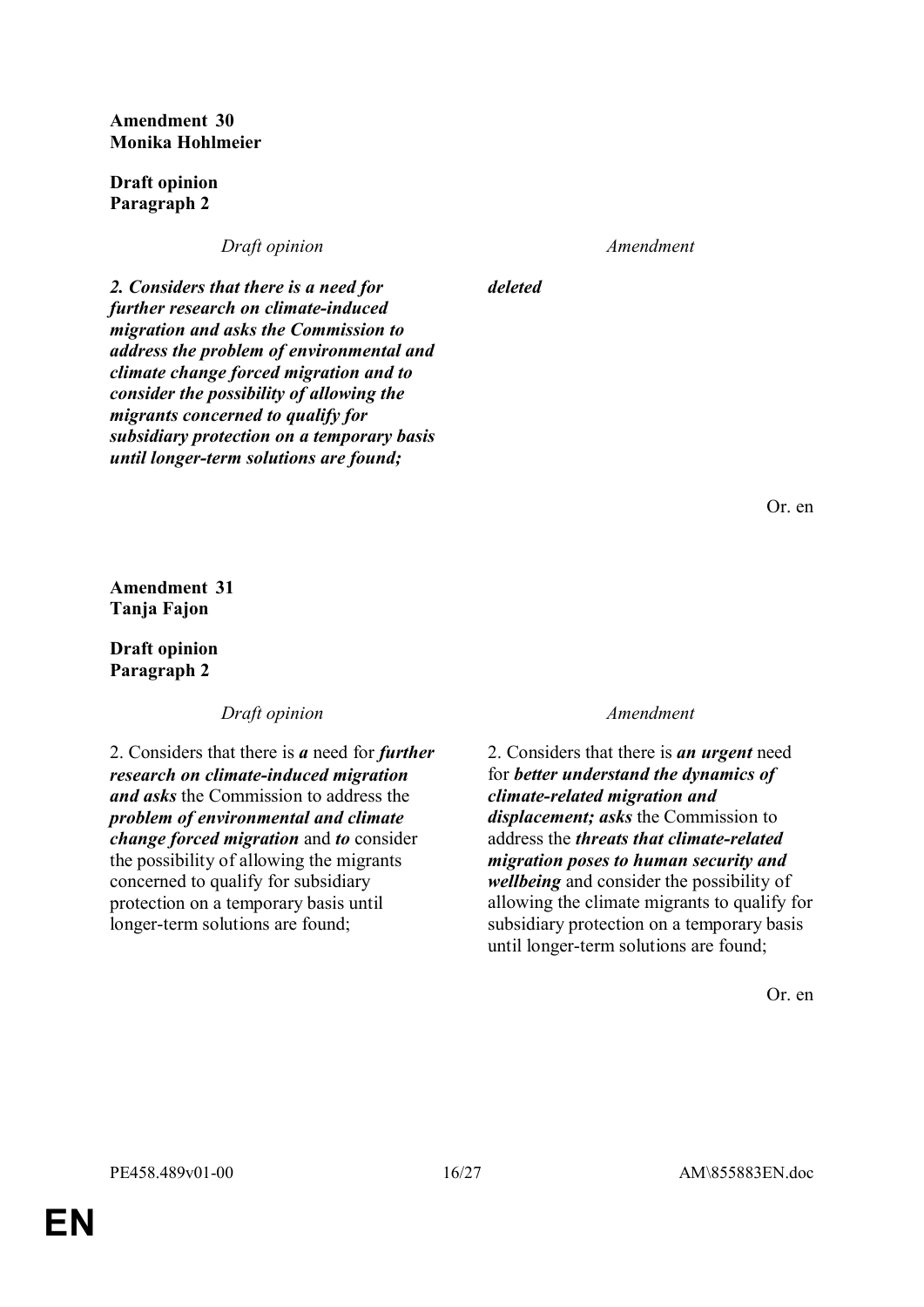### **Amendment 32 Franziska Keller**

# **Draft opinion Paragraph 2**

# *Draft opinion Amendment*

2. Considers that there is a need for further research on climate-induced migration and asks the Commission to address the problem of environmental and climate change forced migration and to consider the possibility of allowing the migrants concerned to qualify for subsidiary protection on a temporary basis until longer-term solutions are found;

2. Considers that there is a need for further research on climate-induced migration*, especially on intra-country and regional migration in or towards developing countries as well as protection mechanisms for the people affected,* and asks the Commission to address the problem of environmental and climate change forced migration and to consider the possibility of allowing the migrants concerned to qualify for subsidiary protection on a temporary basis until longer-term solutions are found;

Or. en

## **Amendment 33 Kyriacos Triantaphyllides, Marie-Christine Vergiat**

# **Draft opinion Paragraph 2**

# *Draft opinion Amendment*

2. Considers that there is a need for further research on climate-induced migration and asks the Commission to address the problem of *environmental and climate change forced* migration and to consider the possibility of allowing the migrants concerned to qualify for subsidiary protection on a temporary basis until longer-term solutions are found;

2. Considers that there is a need for further research on climate-induced migration and asks the Commission to address the problem of migration *due to the above causes, environmental factors and climate change* and to consider the possibility of allowing the migrants concerned to qualify for subsidiary protection on a temporary basis until longer-term solutions are found;

Or. fr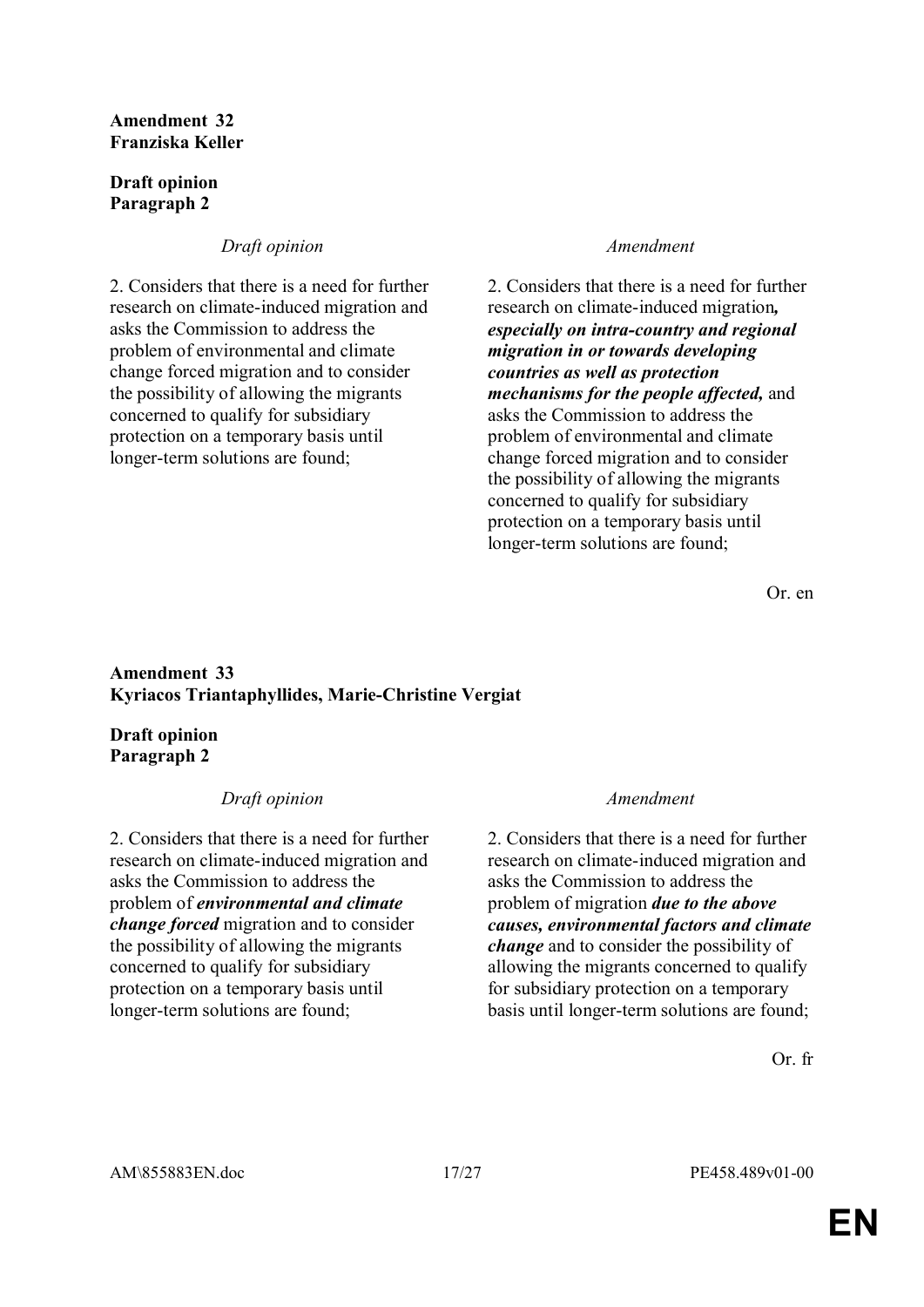# **Amendment 34 Kyriacos Triantaphyllides, Marie-Christine Vergiat**

**Draft opinion Paragraph 2 a (new)**

*Draft opinion Amendment*

*2a. Calls on the European Union and Member States to take action both internally and at international level to encourage the countries of origin of migrants to adopt and implement measures and policies which enable them to develop socially, economically and democratically and do not compel their citizens/nationals to migrate; calls on the Union and Member States therefore to take the necessary steps to finance their development, particularly to swiftly attain the target of allocating 0.7% of their GDP to development aid;*

Or. fr

**Amendment 35 Renate Sommer**

**Draft opinion Paragraph 2 a (new)**

*Draft opinion Amendment*

*2a. Calls on the Commission to make further efforts with regard to the development and democratisation of the countries of origin and to promote the rule of law, in order to tackle the problems associated with migration at the root;*

Or. de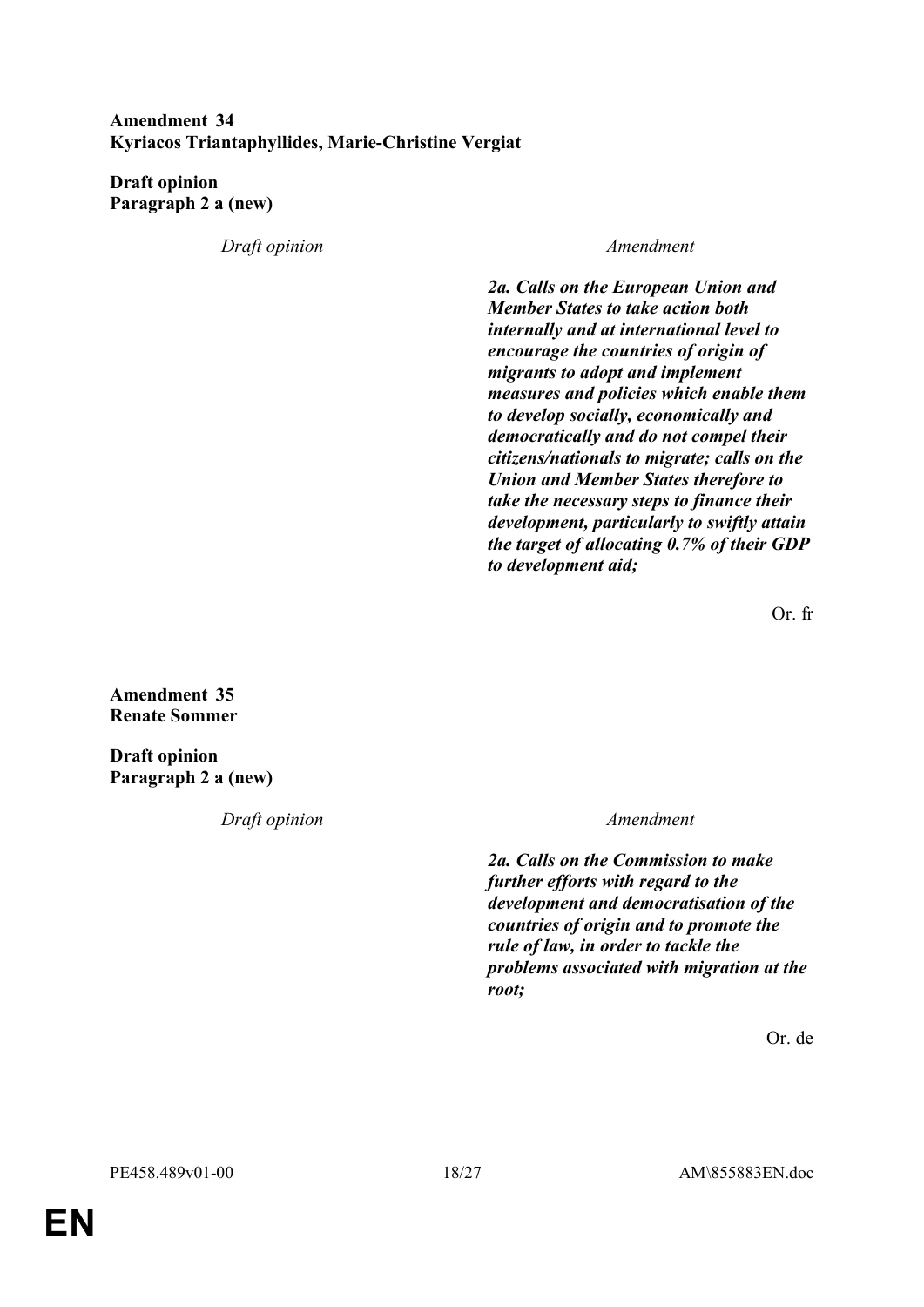### **Amendment 36 Marian-Jean Marinescu**

**Draft opinion Paragraph 3 a (new)**

*Draft opinion Amendment*

*3a. Encourages the Commission to continue the support of setting up more Migration Information and Management Centres in third countries, especially in the EU neighbouring countries; asks the Commission to provide the relevant EP committee with regular reports on new initiatives envisaged for the creation of such centres;*

Or. en

**Amendment 37 Marian-Jean Marinescu**

**Draft opinion Paragraph 3 b (new)**

*Draft opinion Amendment*

*3b. Considers that the harmonisation - in cooperation with the Member States - of migration-related statistics is essential for the effective planning, adoption, implementation and assessment of the migration policy; stresses the importance of the European Migration Network (EMN) which could have a substantial contribution in this area;*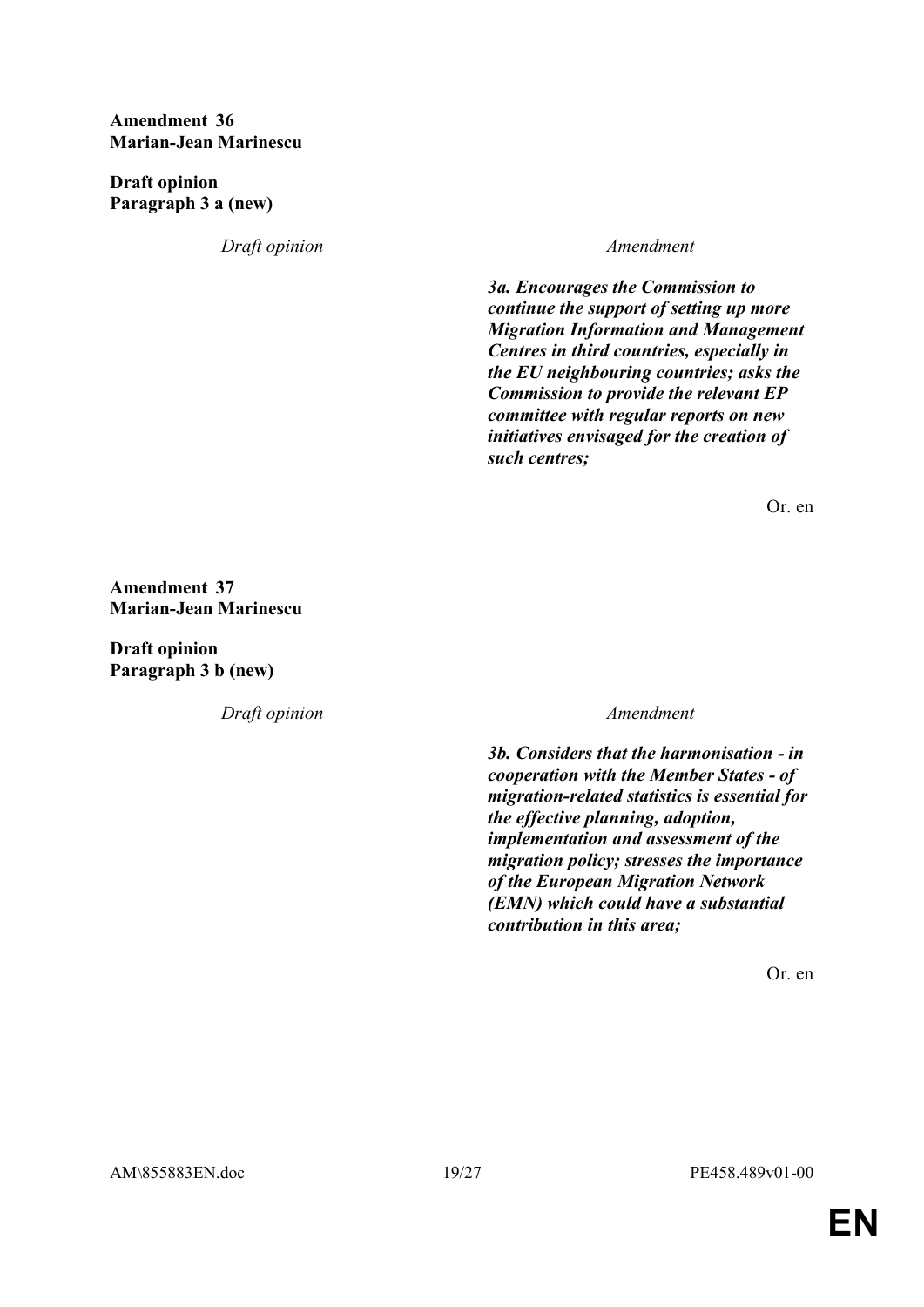# **Amendment 38 Antigoni Papadopoulou**

**Draft opinion Paragraph 3 a (new)**

*Draft opinion Amendment*

*3a. Underlines the urgent need for consistent, comprehensive and comparable statistical data about the migrant population because the constant change and nature of current migration flows present a real challenge to policymakers who need reliable data and information on which to base their decisions;*

Or. en

**Amendment 39 Tanja Fajon**

# **Draft opinion Paragraph 4**

# *Draft opinion Amendment*

4. Asks for an open and thorough analysis of the EU's visa policy as a whole to clarify its impact on refugees and asylumseekers, *revealing the pros and cons of the existing system*; is of the opinion that where the Member States collaborate with private entities in the visa-issuing procedure, direct access to the Member States' representations abroad should be maintained for refugee visa applicants;

4. Asks for an open and thorough analysis of the EU's visa policy as a whole to clarify its impact on refugees and asylumseekers, *thinks that the EU should assure high standards for receiving, protecting and integrating asylum seekers and guarantee access to healthcare for undocumented migrants and particularly for pregnant women and children*; is of the opinion that where the Member States collaborate with private entities in the visaissuing procedure, direct access to the Member States' representations abroad should be maintained for refugee visa applicants; *recalls that specific attention should be paid to free movement of persons as a fundamental right guaranteed to European Union;*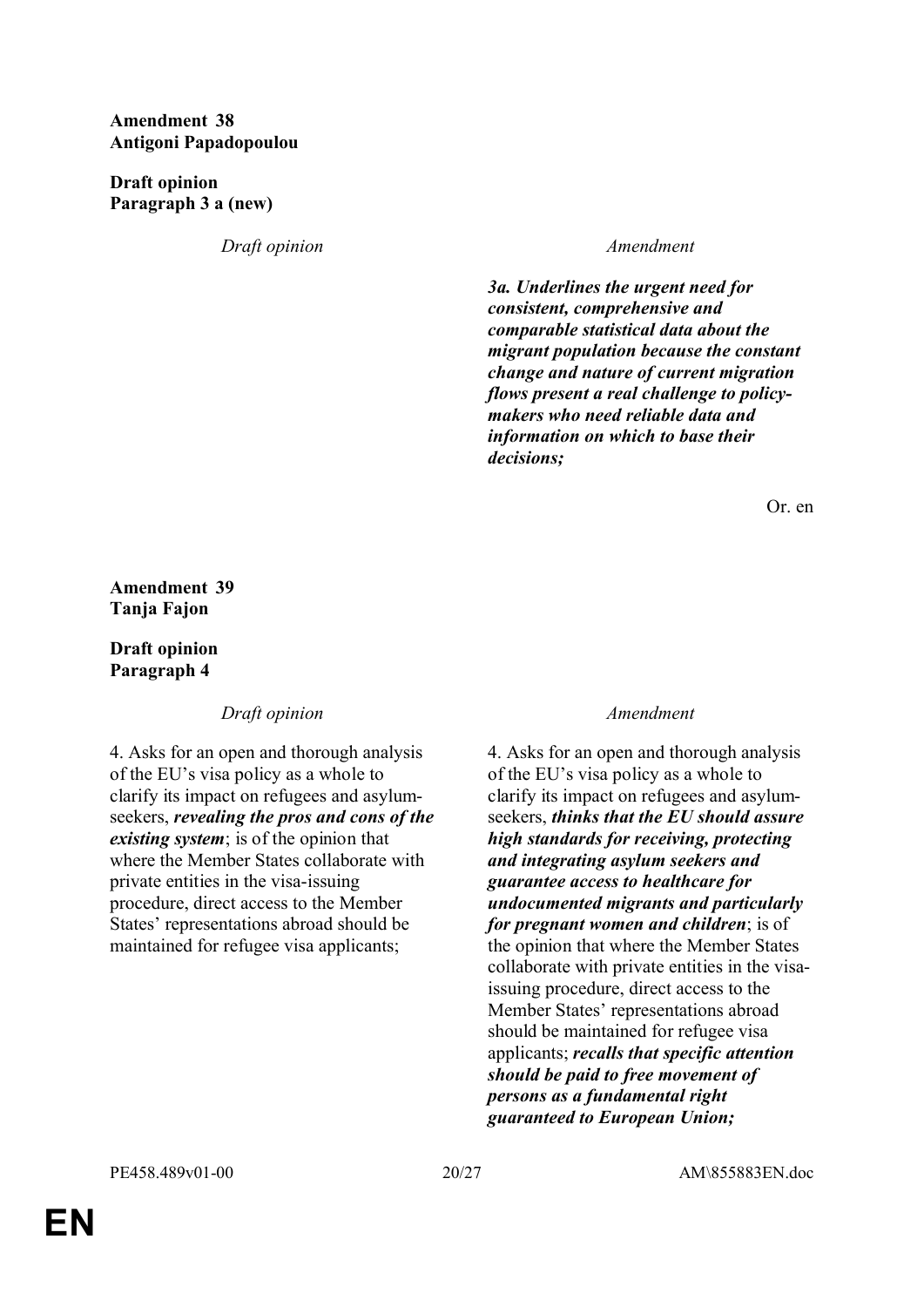### **Amendment 40 Antigoni Papadopoulou**

### **Draft opinion Paragraph 4**

# *Draft opinion Amendment*

4. Asks for an open and thorough analysis of the EU's visa policy as a whole to clarify its impact on refugees and asylumseekers, revealing the pros and cons of the existing system; is of the opinion that where the Member States collaborate with private entities in the visa-issuing procedure, direct access to the Member States' representations abroad should be maintained for refugee visa applicants;

4. Asks for an open and thorough analysis of the EU's visa policy as a whole to clarify its impact on refugees and asylumseekers, revealing the pros and cons of the existing system *with extensive sharing of information between Member States whilst fully respecting data protection*; is of the opinion that where the Member States collaborate with private entities in the visa-issuing procedure, direct access to the Member States' representations abroad should be maintained for refugee visa applicants;

Or. en

# **Amendment 41 Renate Sommer**

## **Draft opinion Paragraph 4**

# *Draft opinion Amendment*

4. Asks for an open *and thorough analysis* of the EU's visa policy as a whole to clarify its impact on refugees and asylumseekers, revealing the pros and cons of the existing system; is of the opinion that where the Member States collaborate with private entities in the visa-issuing procedure, direct access to the Member States' representations abroad should be maintained for refugee visa applicants;

4. Asks for an open *review* of the EU's visa policy as a whole to clarify its impact on refugees and asylum-seekers, revealing the pros and cons of the existing system; is of the opinion that where the Member States collaborate with private entities in the visaissuing procedure, direct access to the Member States' representations abroad should be maintained for refugee visa applicants;

AM\855883EN.doc 21/27 PE458.489v01-00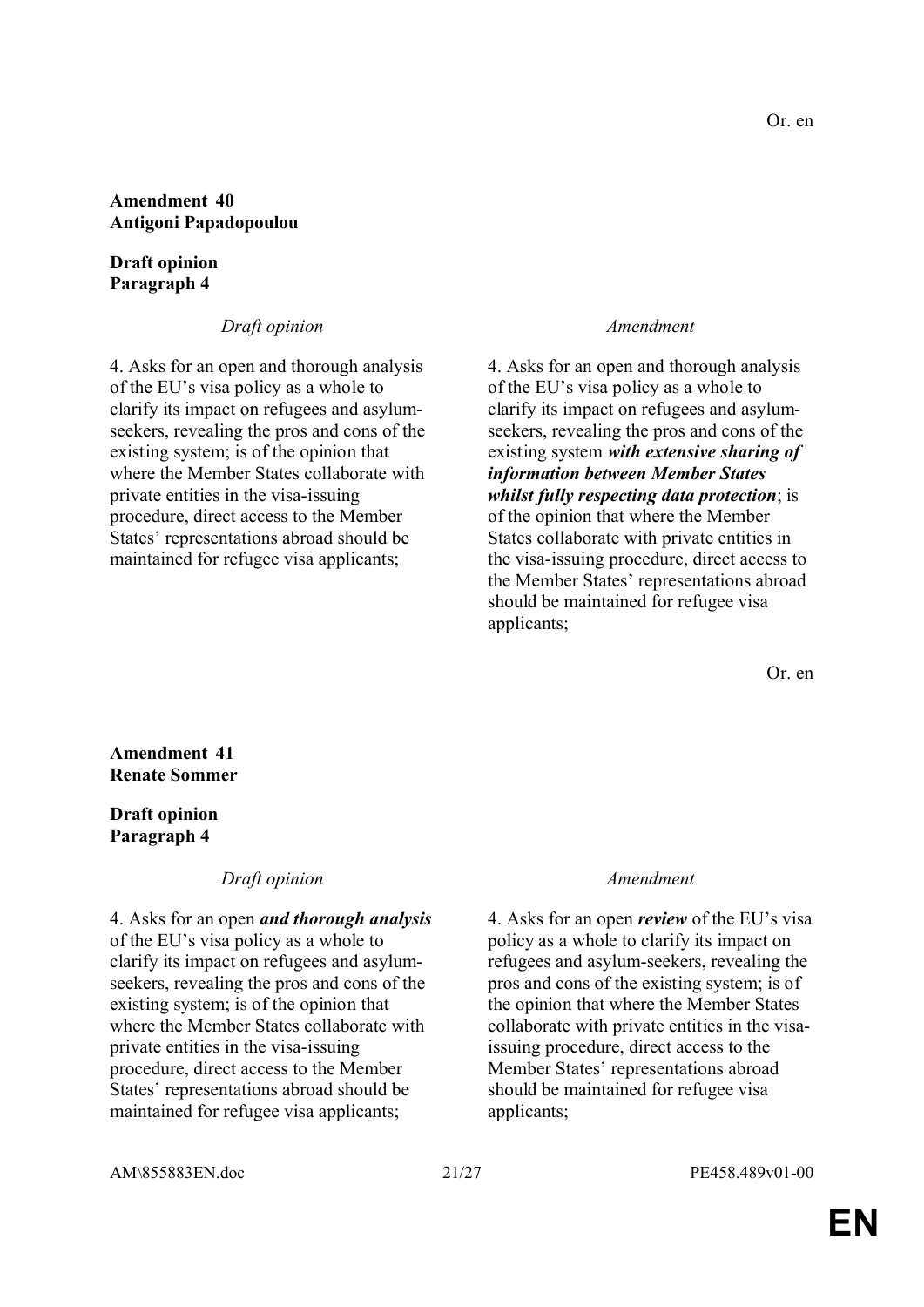**Amendment 42 Marian-Jean Marinescu**

**Draft opinion Paragraph 4 a (new)**

*Draft opinion Amendment*

*4a. Recalls that well managed legal migration can also bring benefits to third countries through the funds which immigrants remit to their country of origin; furthermore, stresses the importance of supporting initiatives designed to promote the involvement of migrants in development and training projects in their country of origin;*

Or. en

**Amendment 43 Marian-Jean Marinescu**

**Draft opinion Paragraph 4 b (new)**

*Draft opinion Amendment*

*4b. Stresses the importance of concluding agreements with third countries in order to enable both legal and illegal immigration to be managed effectively;*

Or. en

**Amendment 44 Monika Hohlmeier**

**Draft opinion Paragraph 5**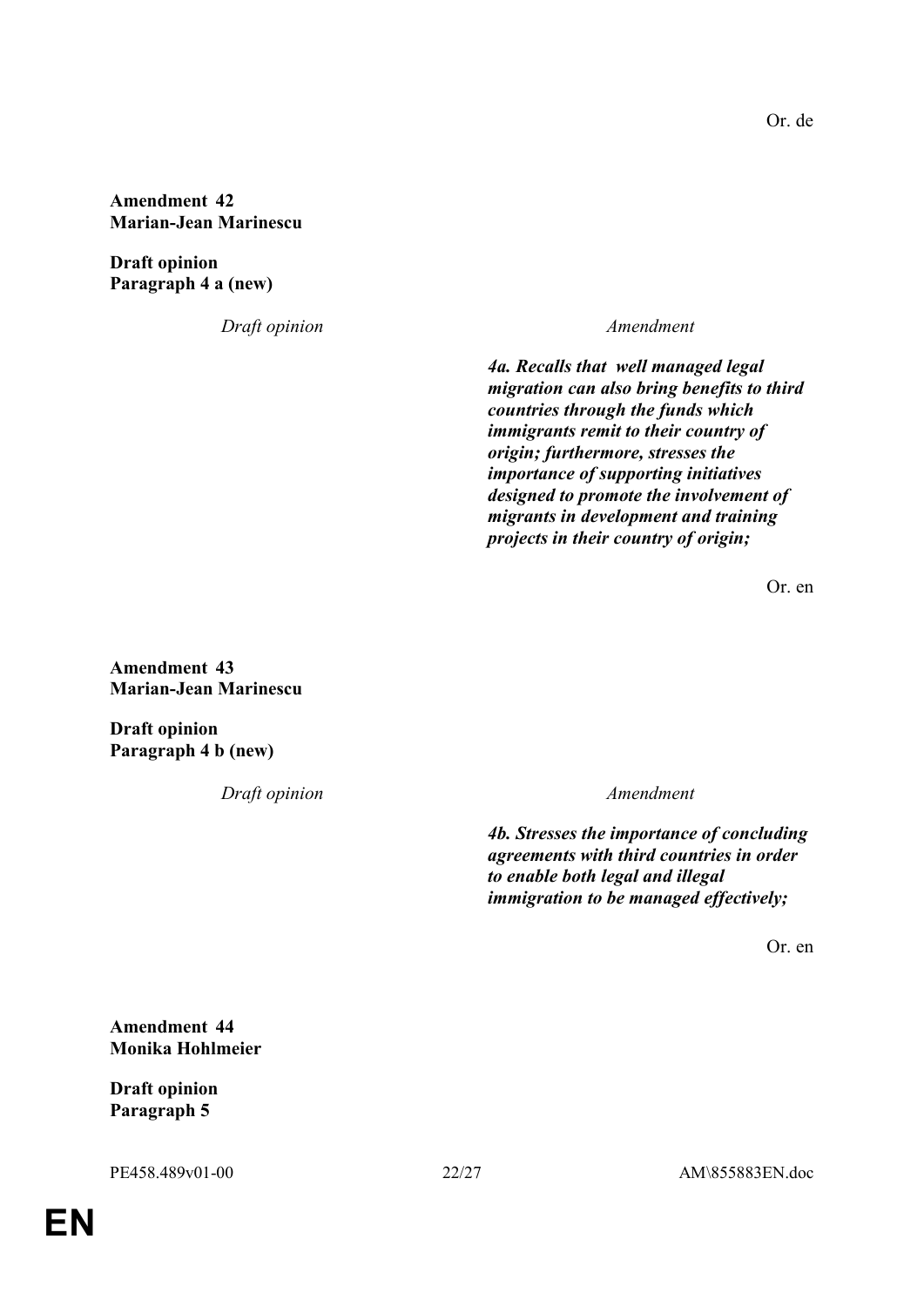### *Draft opinion Amendment*

5. *Urges the Commission to develop a permanent monitoring system for all*  FRONTEX *activities linked to managing migration flows;* considers that the *human rights dimension of* FRONTEX *operations must be integrated clearly throughout the text of the amended version of the FRONTEX Regulation, especially the right of a person to leave her/his country, the prohibition of refoulement and the right to seek asylum.*

5. *Welcomes the successful activities and cooperation of* FRONTEX *with Member States to implement the Common European Asylum System and equally welcomes the establishment of the European Asylum Support Office (EASO);* considers that the *activities and operations of* FRONTEX *and EASO need to be stable and permanent, in order to give the necessary support to particularly affected Member States.*

Or. en

**Amendment 45 Antigoni Papadopoulou**

### **Draft opinion Paragraph 5**

## *Draft opinion Amendment*

5. Urges the Commission to develop a permanent monitoring system for all FRONTEX activities linked to managing migration flows; considers that the human rights dimension of FRONTEX operations must be integrated clearly throughout the text of the amended version of the FRONTEX Regulation, especially the right of a person to leave her/his country, the prohibition of refoulement and the right to seek asylum.

5. Urges the Commission to develop a permanent monitoring system for all FRONTEX activities linked to managing migration flows; considers that the human rights dimension of FRONTEX operations must be integrated clearly throughout the text of the amended version of the FRONTEX Regulation, especially the right of a person to leave her/his country, the prohibition of refoulement and the right to seek asylum*; stresses the need for improved solidarity among EU and all Member States, in particular the most vulnerable ones, for most efficient policy coordination and burden sharing*.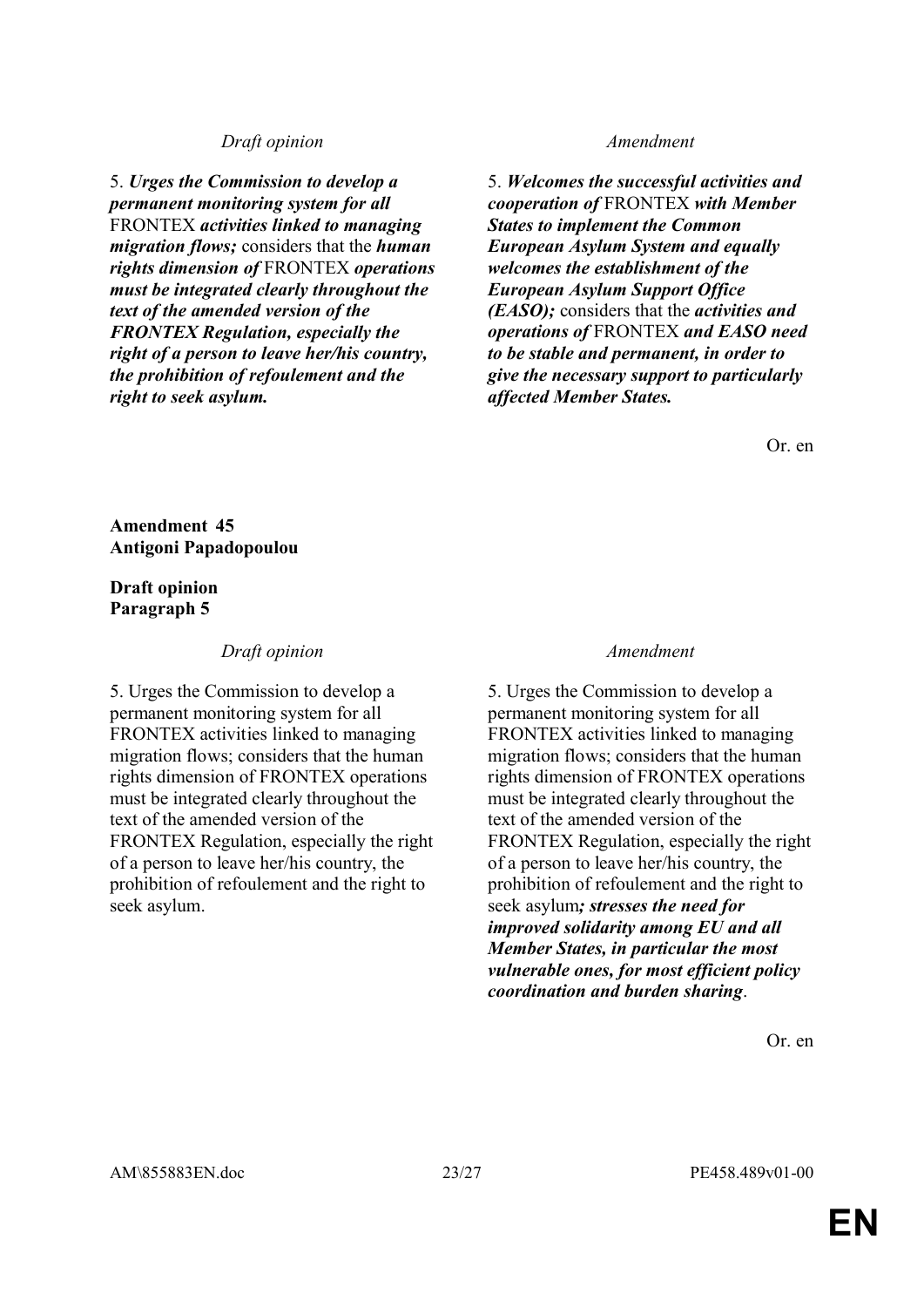# **Amendment 46 Marietta Giannakou, Georgios Papanikolaou**

**Draft opinion Paragraph 5 a (new)**

*Draft opinion Amendment*

*5a. Calls on the Commission to develop a mechanism for apportioning responsibility for receiving asylum seekers and examining their applications, but also for addressing illegal immigration, two phenomena which disproportionately affect some Member States, especially owing to their geographical position or demographic situation;*

Or. el

# **Amendment 47 Marietta Giannakou, Georgios Papanikolaou**

**Draft opinion Paragraph 5 b (new)**

*Draft opinion Amendment*

*5b. Calls on the Commission to intensify cooperation with the countries of transit and origin of illegal immigrants through the agreements concluded – or due to be concluded – by the European Union, but also through the bilateral agreements signed between Member States and third countries so as to curb illegal immigration and encourage legal immigration for the benefit of immigrants, the societies of Member States and immigrants' countries of origin;*

Or. el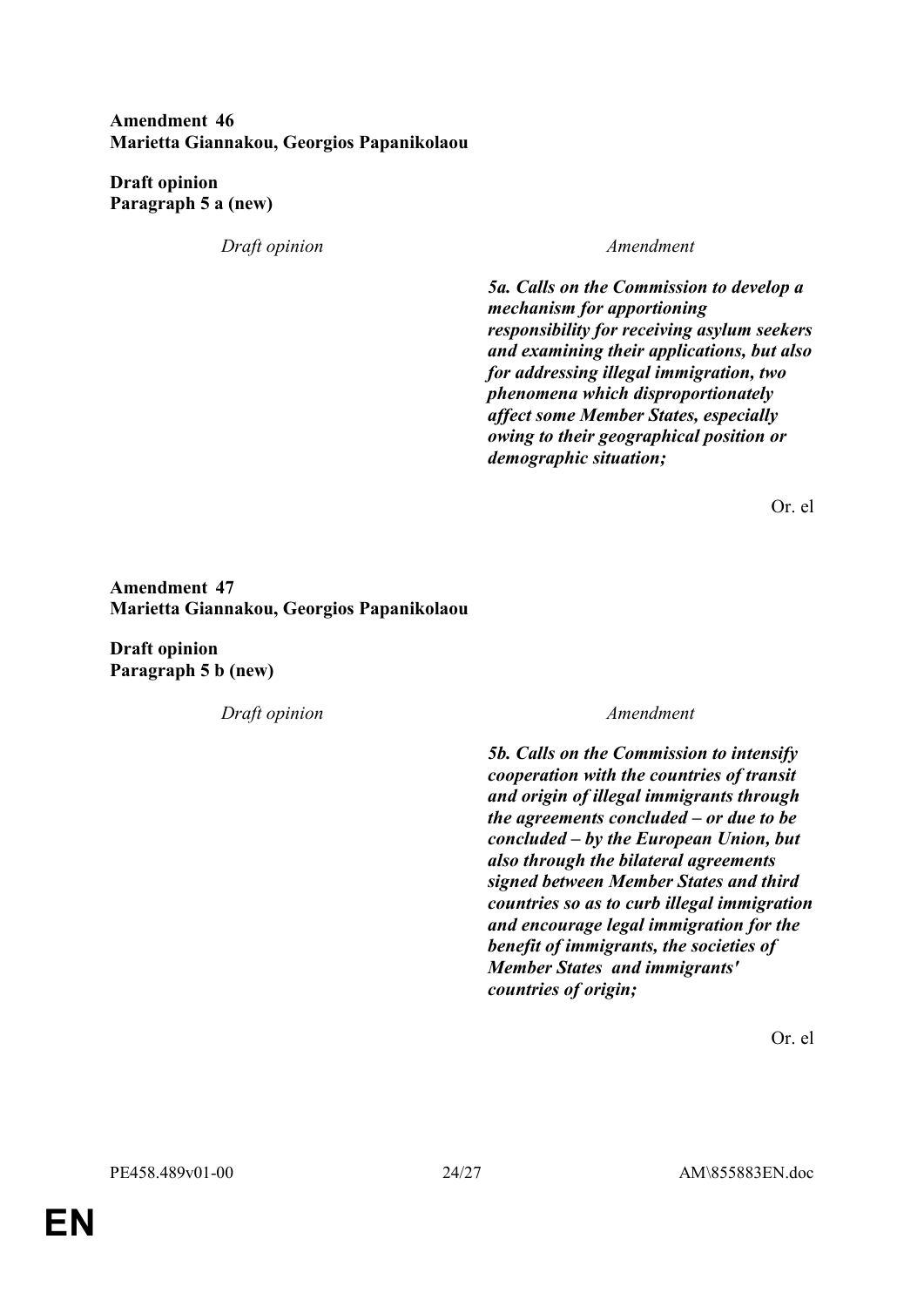**Amendment 48 Leonidas Donskis, Louis Michel**

**Draft opinion Paragraph 5 a (new)**

*Draft opinion Amendment*

*5a. Encourages the establishment of migration information and management centres outside the EU in order to help third countries of origin or transit to define a migration policy in response to the concerns of potential migrants and returning migrants, offer guidance on legal immigration and help with job training for would-be migrants, building on the experience of the pilot project in Bamako, Mali (CIGEM).*

Or. en

**Amendment 49 Salvatore Iacolino, Simon Busuttil, Monika Hohlmeier, Clemente Mastella, Alfredo Pallone**

**Draft opinion Paragraph 5 a (new)**

*Draft opinion Amendment*

*5a. Is convinced of the importance of bilateral agreements between the European Union and third countries to step up cooperation in the Area of Freedom, Security and Justice and optimise the management of migratory movements;*

Or. it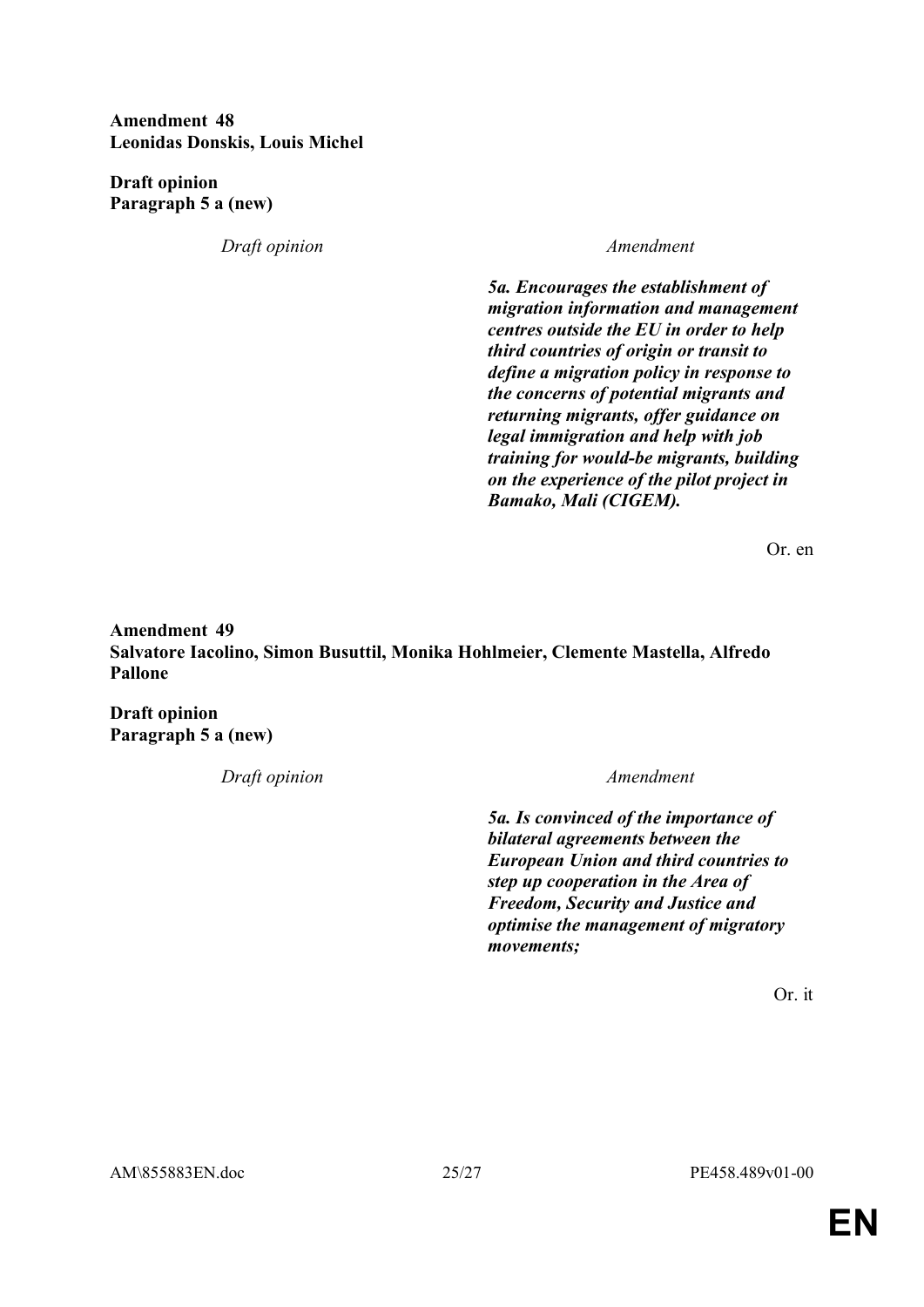# **Amendment 50 Leonidas Donskis**

**Draft opinion Paragraph 5 a (new)**

*Draft opinion Amendment*

*5a. Draws attention to the important role that rehabilitation centres for victims of torture have played in the successful integration of migrants, including refugees and asylum seekers, in the EU; notes with concern the decision that funding for these centres in the EU under the European Instrument for Democracy and Human Rights (EIDHR) will be gradually phased out; calls on the Commission to ensure that funding for these centres continues to be undiminished and is not left merely in the hands of the Member States.*

Or. en

**Amendment 51 Franziska Keller**

**Draft opinion Paragraph 5 a (new)**

*Draft opinion Amendment*

*5a. Is of the opinion that agreements with third countries that concern several EU Member States should be negotiated on a European level with full respect to Article 218 of the Treaty on the Functioning of the European Union.*